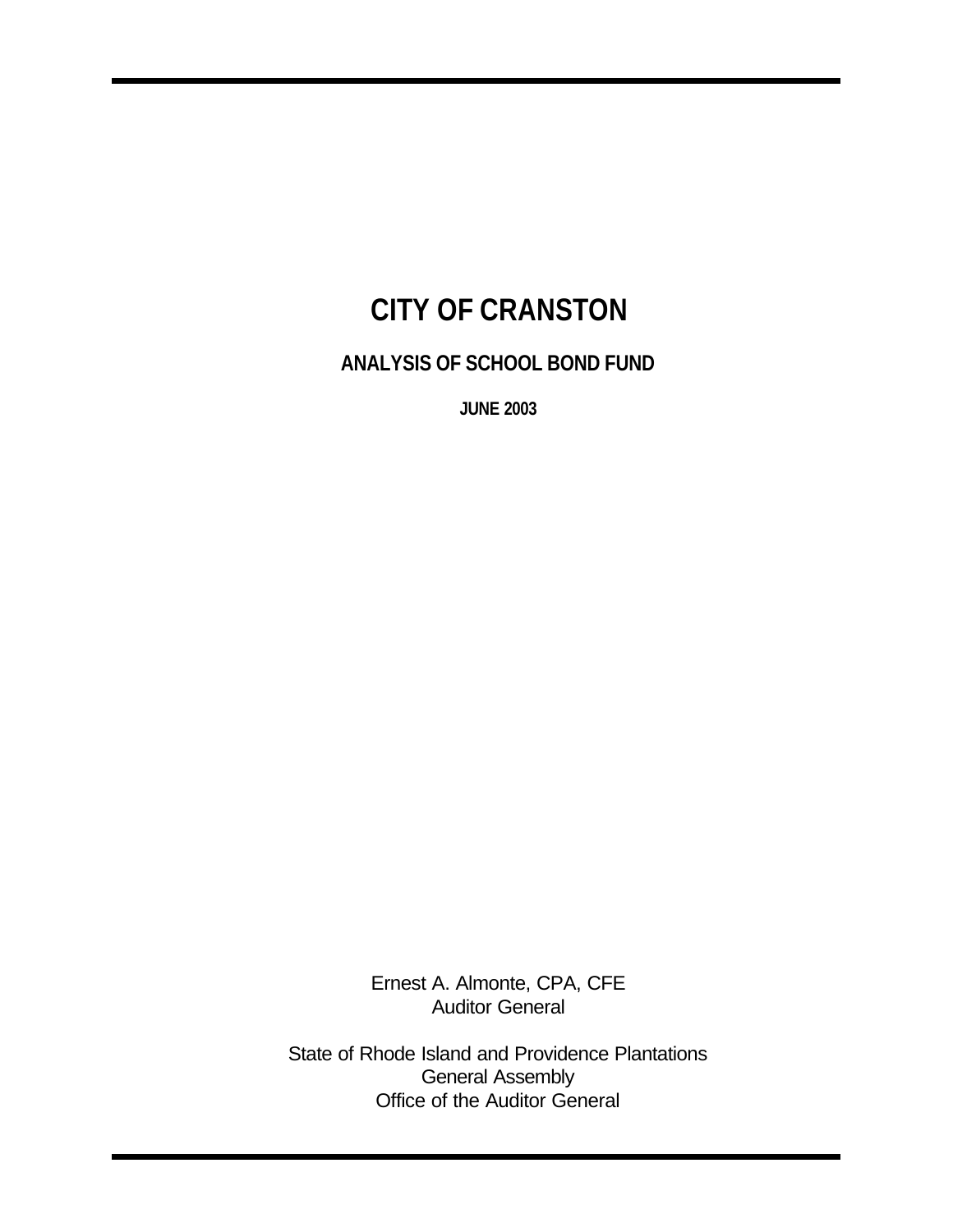

### **Foreword**

In April 2003, the City of Cranston Finance Director discovered that the City's recordkeeping procedures and internal controls over bond accounts were extremely inadequate. He also found that bond funds earmarked to complete the construction of the Scituate Avenue School had been expended, and the project required additional funding for completion. As a result, the City Council adopted a resolution calling for a voter referendum to approve additional funding to complete the Scituate Avenue School. The City requested that we analyze the information they prepared on bond account balances, with specific emphasis on school bond accounts, and provide comments.

We did not audit the City's bond funds or internal controls over these funds. We relied on information provided to us by the City, School Department and other professionals, to perform our analysis. Our comments, which are advisory in nature, are intended to assist the City in their efforts to correct significant weaknesses in accounting controls. These weaknesses have existed for many years and some were identified by the City's independent auditors in their reports and related management letters over the years.

Some recommendations to strengthen controls have recently been implemented by the City. The Mayor has expressed the intention to promptly correct the poor controls and practices that have lead to the existing problems the City and School Department are confronting regarding bond funds. We believe that it is critical for the City to properly account for, monitor and control bond funds to ensure that they are used for their legally mandated purposes and that cost overruns are promptly identified and managed so as to ensure the efficient completion of necessary projects.

Smert A. Almonte

Ernest A. Almonte, CPA, CFE Auditor General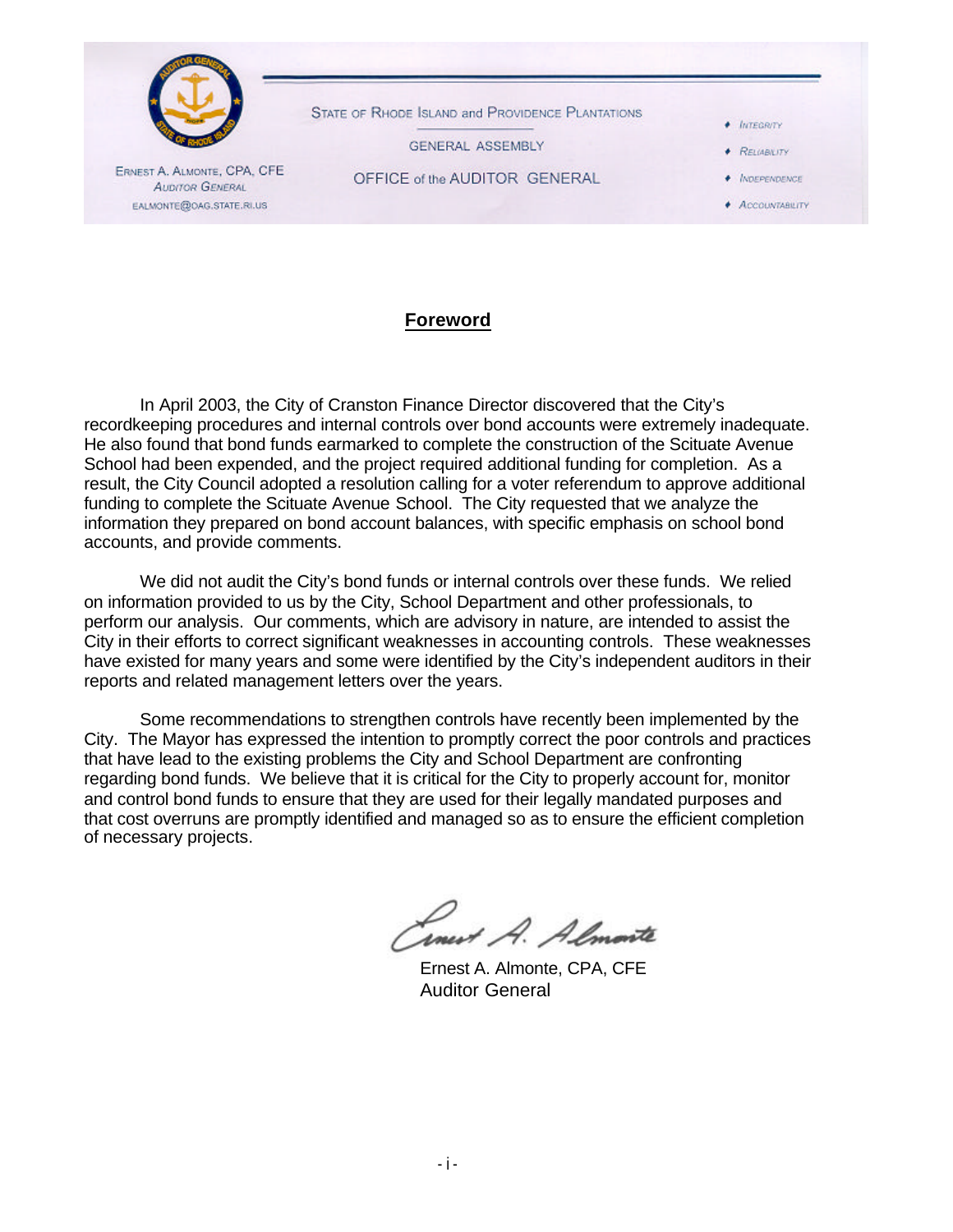**\_\_\_\_\_\_\_\_\_\_\_\_\_\_\_\_\_\_\_\_\_\_\_\_\_\_\_\_\_\_\_\_\_\_\_\_\_\_\_\_\_\_\_\_\_\_\_\_\_\_\_\_\_\_\_\_\_\_\_\_\_\_\_\_**

## TABLE OF CONTENTS

| <b>SCHEDULES</b>                                                                                                                                                                                                                                                                                                                                                                       |  |
|----------------------------------------------------------------------------------------------------------------------------------------------------------------------------------------------------------------------------------------------------------------------------------------------------------------------------------------------------------------------------------------|--|
|                                                                                                                                                                                                                                                                                                                                                                                        |  |
|                                                                                                                                                                                                                                                                                                                                                                                        |  |
| Prepare Monthly Management Reports for All Bond Activity<br>Follow the Legal Requirements of the City Charter<br>Ensure an All Inclusive Budget for Project Costs<br>Improve Coordination Between the City and School Department<br>Utilize Controls to Flag Bond Expenditures that Exceed the Authorized Appropriation<br>Ensure that Expenditures are Recorded in the Proper Account |  |
| Record BAN Interest Expense in the Related Bond Fund Account<br>Estimate the Amount of BAN Interest Costs to be Included as Part of Total Project Cost<br>Include Estimated BAN Interest as Part of Total Project Cost<br><b>Monitor Actual BAN Interest Costs</b>                                                                                                                     |  |
| Contract with Independent Auditor to Audit Internal Controls Periodically<br>Require the City Council Internal Auditor to Perform Periodic Audits of Internal Controls                                                                                                                                                                                                                 |  |
|                                                                                                                                                                                                                                                                                                                                                                                        |  |
|                                                                                                                                                                                                                                                                                                                                                                                        |  |
|                                                                                                                                                                                                                                                                                                                                                                                        |  |
| <b>APPENDICES</b>                                                                                                                                                                                                                                                                                                                                                                      |  |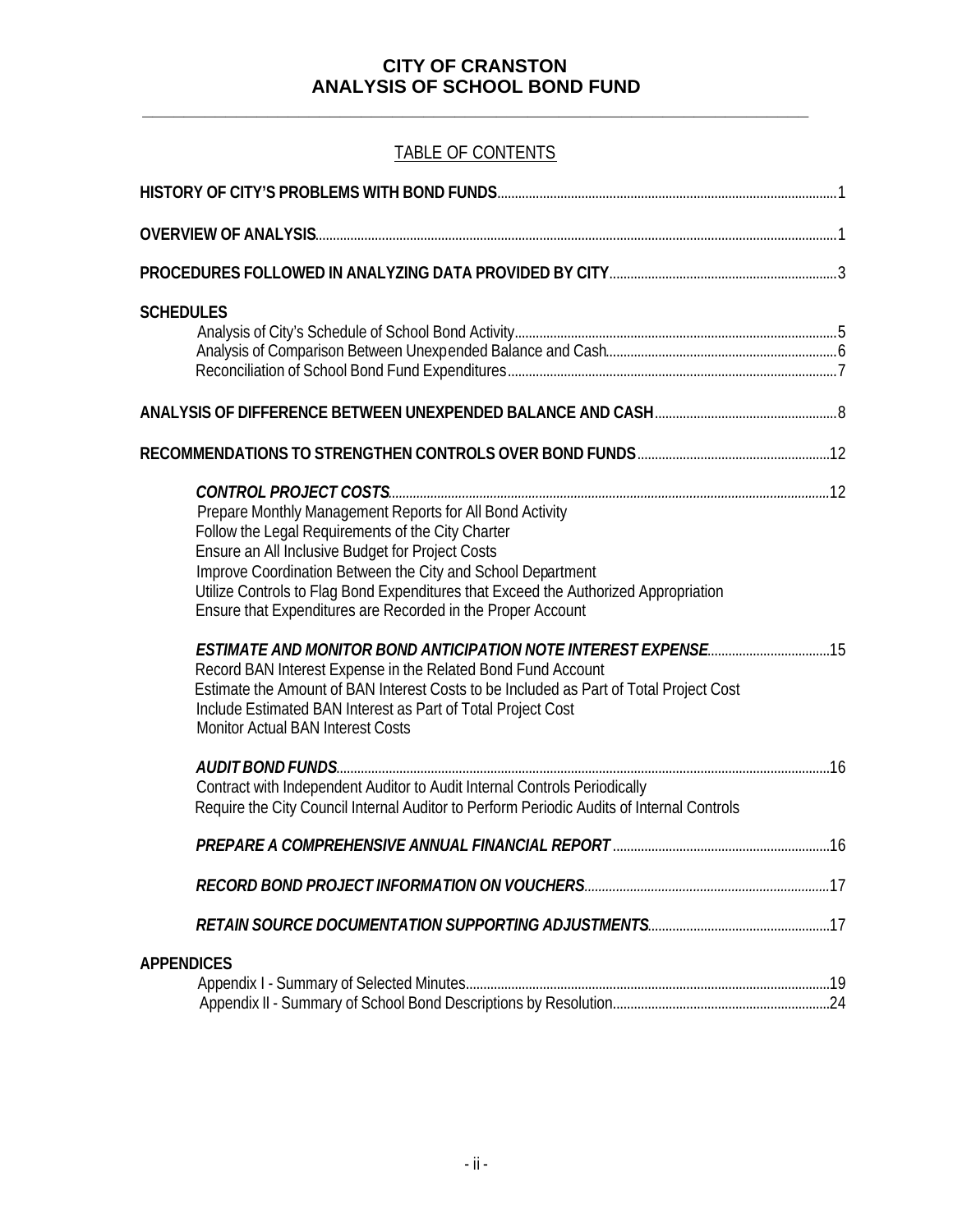### **History of City's Problems with Bond Funds**

The City has experienced a long history of poor controls over accounting for bond fund activity. We found evidence of this in minutes of City Council, City Finance Committee, and School Committee meetings held in 1994. We also noted that the auditors repeatedly cited weaknesses in accounting controls that affected bond funds in their audit reports and management letters during the 1990's.

Appendix I includes extracts from minutes of School Committee, City Council and Council Finance Committee meetings held in 1994, a year when the City and School Department expressed concern over discrepancies in school bond fund balances.

This history of poor controls is at the root of the problems the City and School Department are now facing with respect to funding completion of the new elementary school.

### **Overview of Analysis**

The results of our analysis of school bond fund activity indicates that approximately \$2.7 million remains as an unexpended balance from bonds issued for school projects. However, the City's accounting records indicate that approximately \$354,000 of unexpended cash exists. The difference remains unexplained.

This difference most likely results from years of weak accounting and budgetary controls which included:

- <sup>q</sup> ineffective procedures for monitoring and controlling costs;
- <sup>q</sup> a lack of timely reconciliations for cash and interfund transactions;
- **poor controls over loans of bond proceeds to other City funds.**

The City's immediate problem regarding its bond funds is to fund the completion of the new Scituate Avenue Elementary School. There have been cost overruns in constructing the new school. Some of the excess costs may have resulted from changes in capacity needs and inflation due to the lapse of time between when the project was presented to the voters in 1996 and construction was started in 2002. Other cost overruns resulted from change orders or from revisions to plans to bring water lines into the school.

The City has chosen to resolve its current problem regarding the completion of the Scituate Avenue Elementary School by seeking voter approval for the additional funding needed. Since the cost to build this school does exceed the original amount of bonds authorized, we do not oppose this as an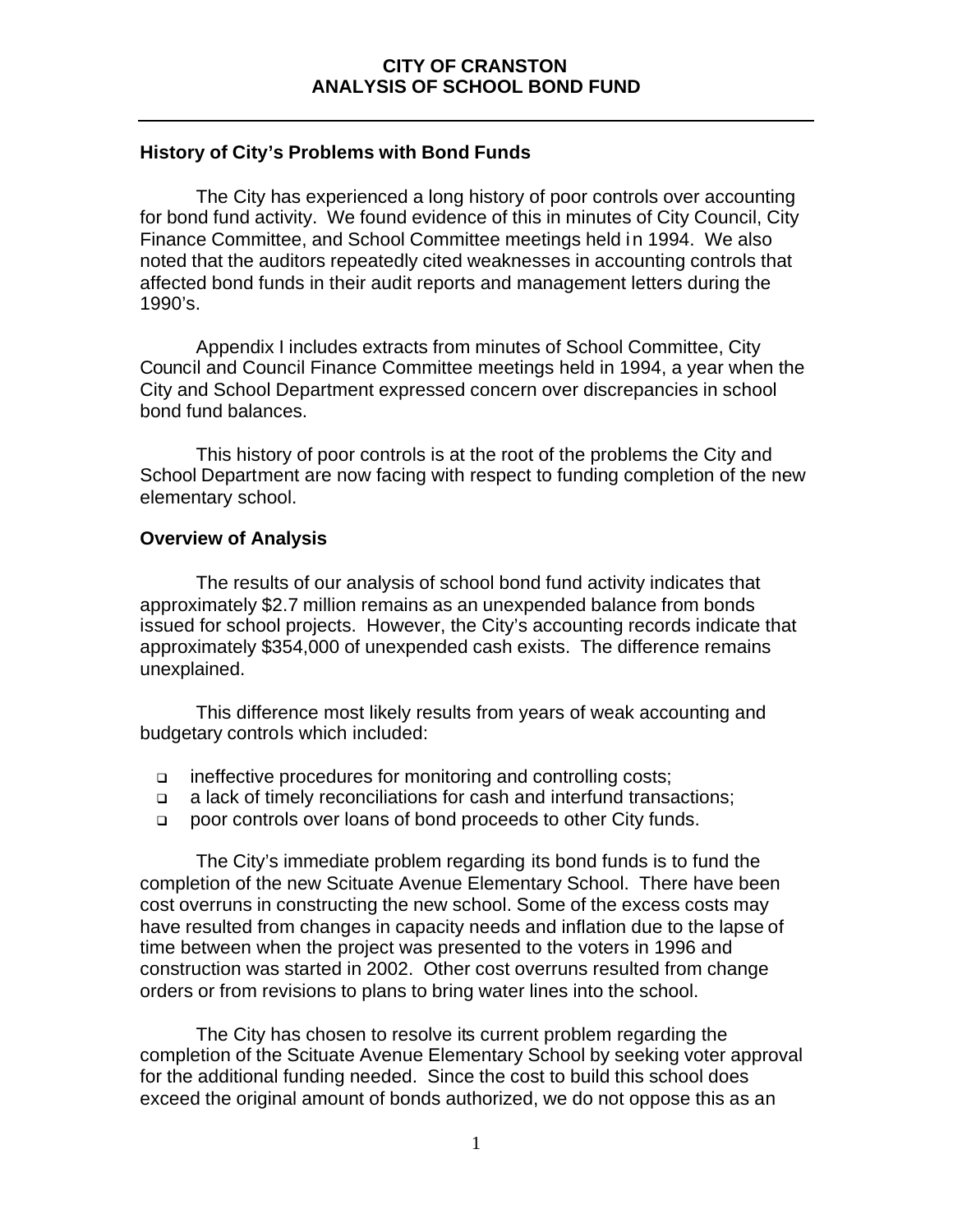### **Overview of Analysis (continued)**

approach to resolving the problem. The amount which the City has indicated it will need in additional borrowing is estimated to be paid back over approximately 20 years. This will reduce the impact on the annual budget.

However, if this approach is taken, it is critical that the City promptly adopt strong accounting and budgetary controls over bond fund activities to ensure that funds are used for their legally authorized purpose. In addition, cost overruns should be closely tracked so that decisions can be made promptly to address them as they occur. The City, School Department, and other departments responsible for bond fund activity must all play a role in controlling costs. The department heads should receive information from the city tracking bond activity on a monthly basis. This will enable them to analyze bond activity recorded in their accounts and provide a rapid response to problems and discrepancies as they occur.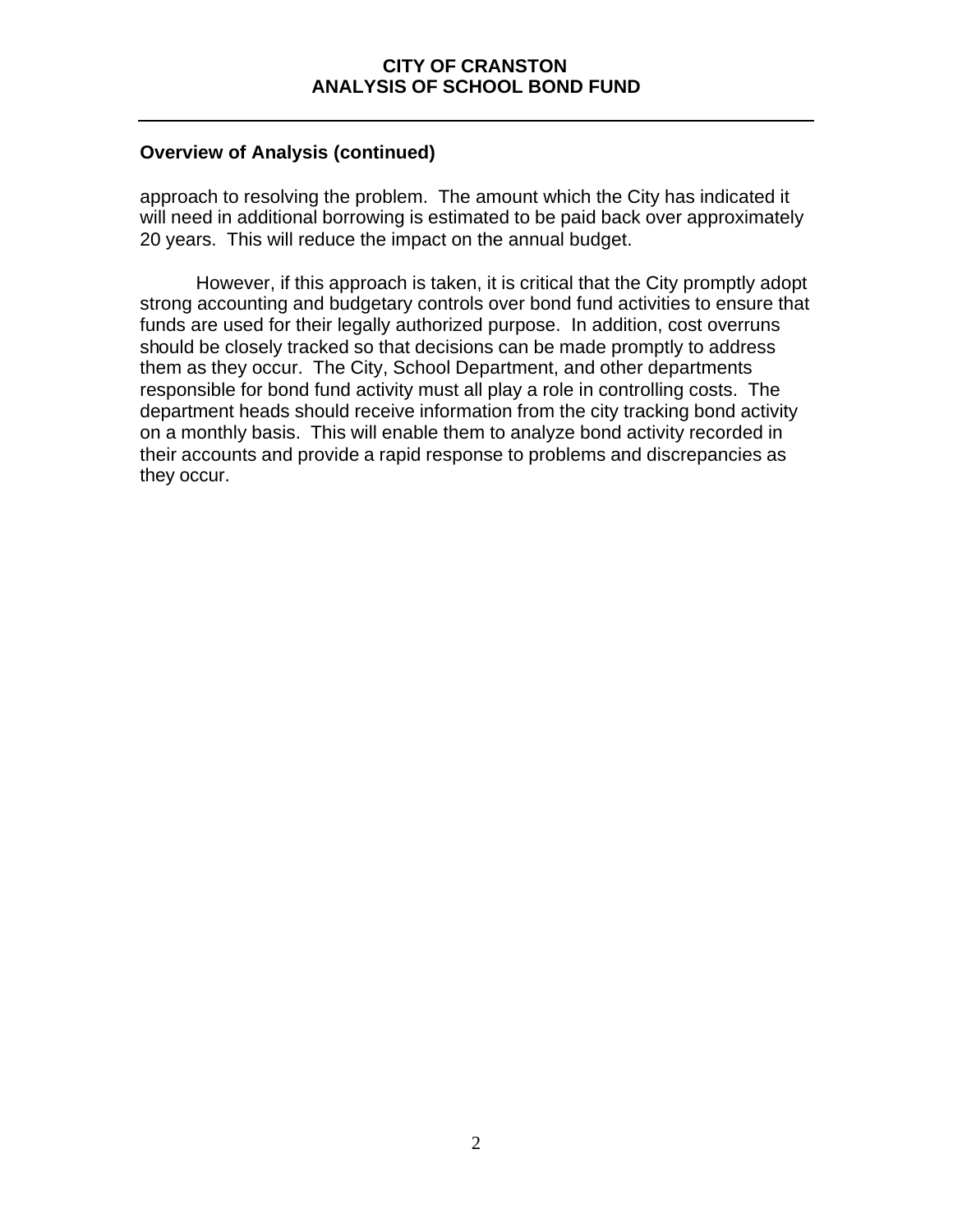### **Procedures Followed in Analyzing Data Provided by City**

The City maintains the official accounting records for bond fund activity. The City's computerized accounting records for bond fund activity start with the fiscal year beginning July 1, 1989. The City has advised us that they have no accounting records prior to that date.

The City provided us with an analysis of its school bond fund for nine bond projects with total expenditures of \$48,712,645 between July 1, 1989 and March 31, 2003. We analyzed the data provided to us and made revisions including an additional bond issuance (see *Analysis of Bond Proceeds* below) in preparing Schedule I. Since the activity for capital projects funds often spans many years, we considered the impact of the School Bond Fund's ending fund deficit as presented in the City's audit for the fiscal year ended June 30, 1989 as part of our analysis. This deficit appears to result from expenditures recorded as of June 30,1989 for which related bond proceeds were received in subsequent years (Schedule II).

### *Analysis of Bond Proceeds*

In analyzing the schedule of bond balances prepared by the City we traced bond and BAN proceeds into the City's officials statements prepared when the City issues bonds or short term bond anticipation notes. These official statements are prepared in conjunction with the City's fiscal advisor and bond counsel. The City did not have copies of all official statements dating back to the origin of its computerized accounting records (i.e. July 1, 1989). We were able to obtain many of them through the City's fiscal advisor.

The total proceeds received for school bond fund projects during the period beginning July 1, 1989 to date appeared reasonable after we made an adjustment for a bond issued in June 1991 which included school bond fund proceeds of \$2,210,000 for a 1986 bond resolution.

### *Analysis of Expenditures*

We reviewed vendor invoices for approximately 83% of the payments in the school bond funds during the period July 1, 1989 to March 31, 2003 and found them to be for school bond projects. The remaining 17% represented vendor payments for small dollar amounts (6%) and adjustments to school bond fund accounts (11%).

The School Department provided us with an analysis of bond funds that they had performed last year in conjunction with the City's prior administration. Their analysis resulted from examining and summarizing vendor invoices that they believed to be proper charges to specific school bond fund projects. This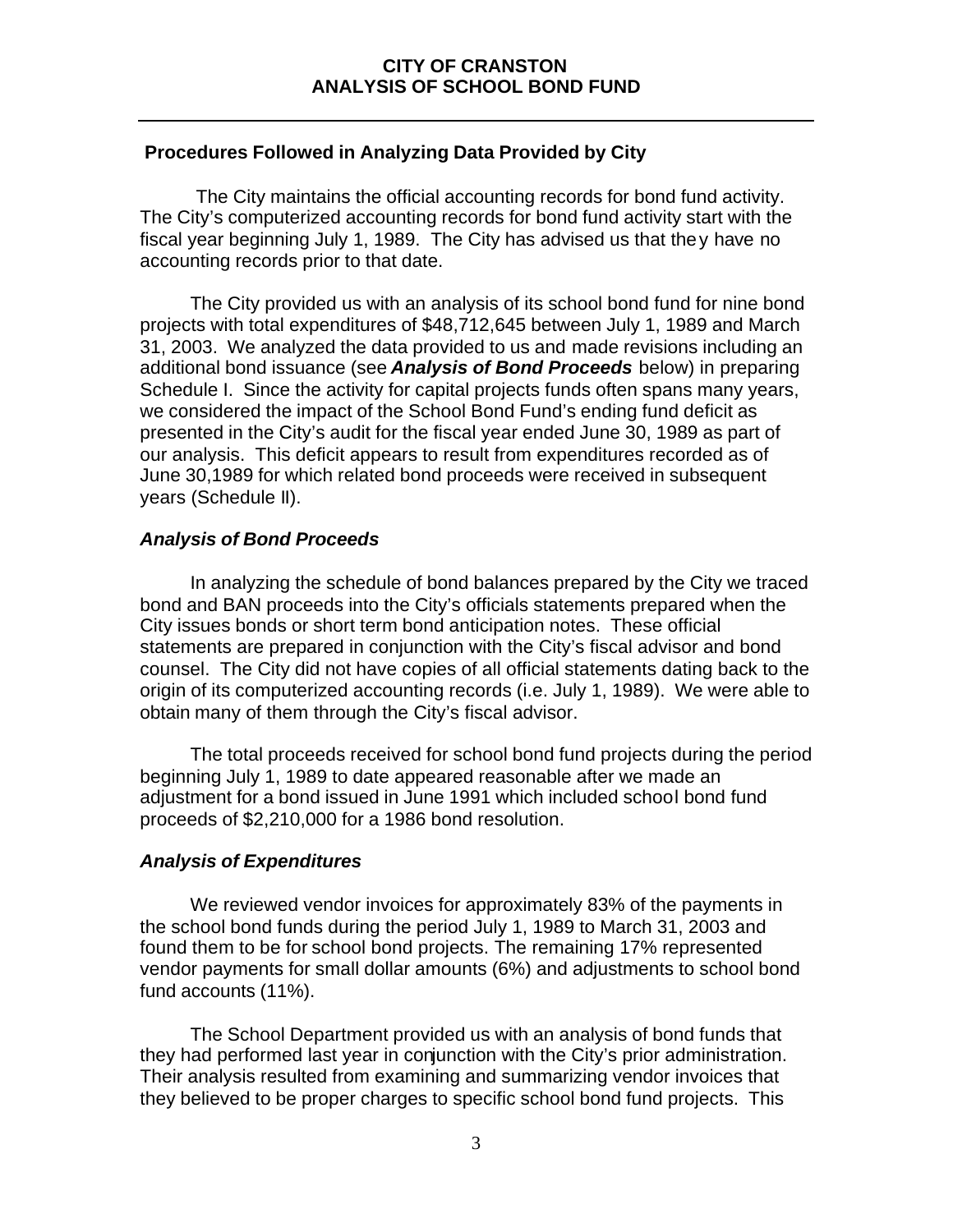### **Procedures Followed in Analyzing Data Provided by City (continued)**

### *Analysis of Expenditures (continued)*

analysis dated February 28, 2002 reported School Bond Fund expenditures for eight projects totaling \$38,189,753.

We compared the detail of the City's current analysis and the School Departments analysis to identify differences.

We found that many of the additional transactions recorded in the City accounting records that were not recorded in the School Department's listing were for invoices paid after February 28, 2002 - the date of the School Department's list. See Schedule III for a summary of differences between the two listings.

### *Analysis of Unexpended Balance*

Our analysis of the City's schedule of school bond fund activity, as adjusted (Schedule I) indicates that some school bond projects have cost overruns. Others such as the 1994 bond which the School Department had anticipated could be used for the additional costs to build the Scituate Avenue Elementary School (resolution 94-3) have an available balance. Although the adjusted schedule shows a net unexpended balance for all school bond projects of approximately \$2.7 million, the City records indicate that the available cash balance is only \$354,220. The difference remains unexplained.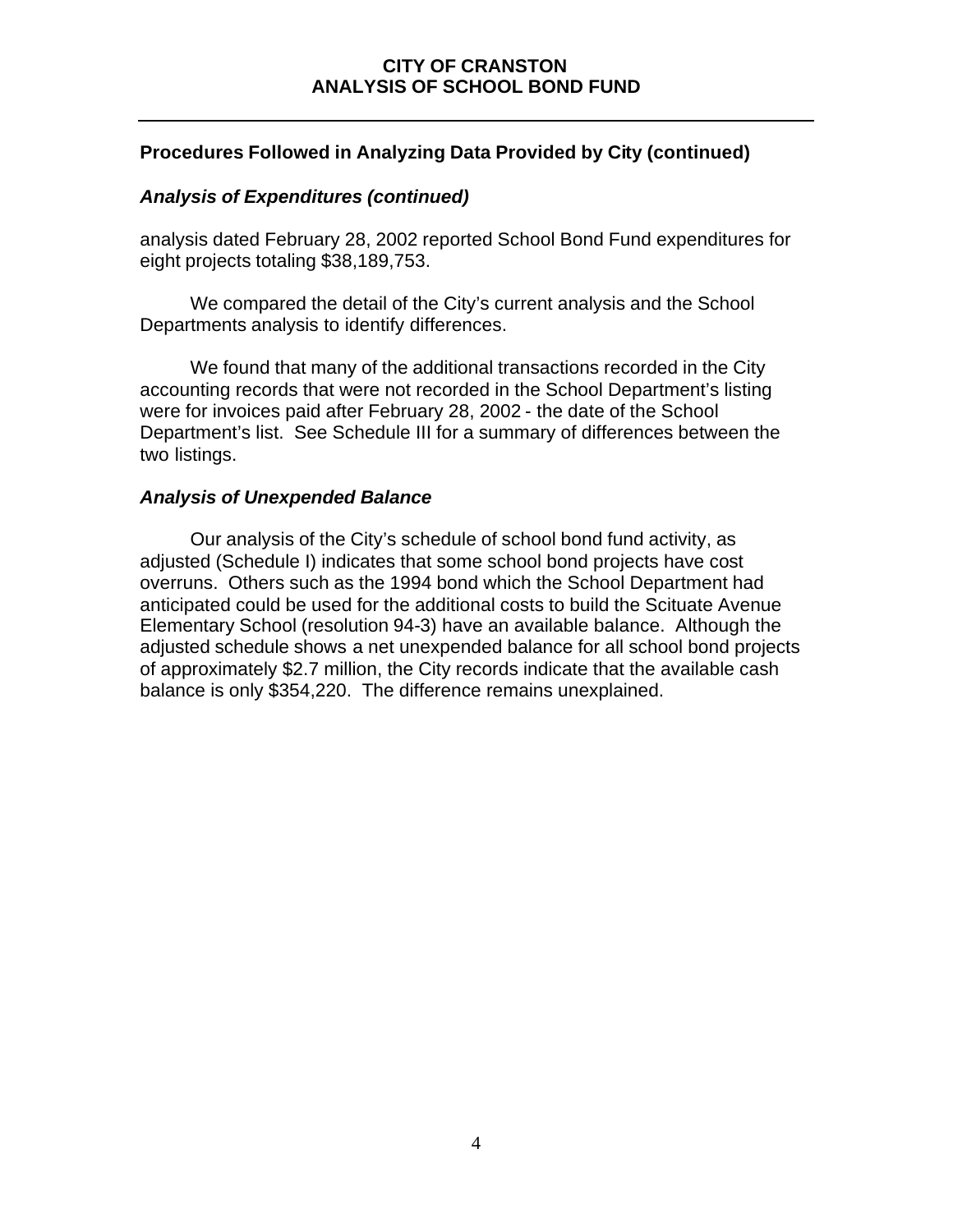| ſ<br>Í |
|--------|
|        |
|        |
|        |
|        |
|        |
|        |
|        |
|        |

# ANALYSIS OF CITY'S SCHEDULE OF SCHOOL BOND ACTIVITY **ANALYSIS OF CITY'S SCHEDULE OF SCHOOL BOND ACTIVITY**  July 1, 1989 to March 31, 2003 **July 1, 1989 to March 31, 2003** CITY OF CRANSTON **CITY OF CRANSTON**

**UNAUDITED (1)**

UNAUDITED (1)

|                                                 |                        | ℷ                | ᢍ                     | റ               | $D=(B+C)$       |                                                                                           | $\widehat{\mathbf{e}}$ |                  | F=(A-D)                  |
|-------------------------------------------------|------------------------|------------------|-----------------------|-----------------|-----------------|-------------------------------------------------------------------------------------------|------------------------|------------------|--------------------------|
|                                                 | <b>RESOLUTION</b>      | <b>ORIGINAL</b>  | <b>BONDS</b>          | <b>BANS</b>     | TOTAL           | <b>ADJUS</b><br>핑                                                                         | <b>UNEXPENDED</b>      | <b>CASH</b>      | <b>REMAINING</b>         |
|                                                 | <b>NUMBER</b>          | <b>AUTHORITY</b> | ISSUED <sub>(2)</sub> | OUTSTANDING (3) | <b>PROCEEDS</b> | <b>EXPENDITURES (4)</b>                                                                   | <b>BALANCE</b>         | <b>AVAILABLE</b> | <b>AUTHORITY</b>         |
| Beginning School Bond Fund Deficit 1uly 1, 1989 |                        |                  |                       |                 |                 |                                                                                           | $$(3,055,262)$ (5)     |                  |                          |
| Prior Bond Activity (6)                         |                        |                  | 5,410,000             |                 | 5,410,000       | ഗ<br>2,369,573                                                                            | 3,040,427              |                  |                          |
| 1988 School Buildings                           | 88-10<                 | 9,300,00         | 9,299,00              |                 | 9,299,00        | 10,456,857                                                                                | (1, 157, 857)          | $\circ$          | 1,000                    |
| 1990 Schools                                    | $6 - 3$                | 6,000,000        | 6,000,000             |                 | 6,000,00        | 5,637,777                                                                                 | 362,223                |                  |                          |
| 1994 School Additions                           | $94 - 27$<br>$94 - 27$ | 8,500,000        | 8,500,000             |                 | 8,500,000       | 5,433,066                                                                                 | 3,066,934              |                  |                          |
| 1994 Schools                                    |                        | 6,700,000        | 6,700,000             |                 | 6,700,000       | 6,481,216                                                                                 | 218,784                |                  |                          |
| 1996 School Improvements                        | 811-96                 | 7,975,000        | 400,000               | 7,575,000       | 7,975,000       | 7,773,436                                                                                 | 201,564                |                  |                          |
| 1996 School Improvements                        | 96-118                 | 725,000          |                       | 725,000         | 725,000         | 861,099                                                                                   | (136,099)              |                  |                          |
| 1998 School Buildings                           |                        | 2,545,000        | 1,452,000             |                 | 1,452,00        | 2,357,001                                                                                 | (905,001)              |                  | l,093,000                |
| 1998 Cranston High School West - Additions      | $8 + 48$<br>$8 - 49$   | 5,975,000        | 1,200,000             | 4,775,000       | 5,975,000       | 6,909,594                                                                                 | (934,594               |                  |                          |
| 2000 School and School Facilities               | $00 - 40$              | 13,865,000       |                       | 2,440,865       | 2,440,865       | 433,025                                                                                   | 2,007,840              | 354,220          | 11,424,135               |
| Schools and School Facilities                   |                        | 2,925,000        |                       |                 |                 |                                                                                           |                        |                  | 2,925,000                |
|                                                 |                        |                  |                       |                 |                 | \$ 64,510,000 \$ 38,961,264 \$ 48,7476,865 \$ 48,7476,866 \$ 48,71216,99,999 \$ 2,708,999 |                        |                  | $$354,220$ \$ 15,443,135 |

# **Assumptions and Source of Information:**

- **(1) (2) (3) (4)**  This schedule was derived from records provided by the City of Cranston and is unaudited. This schedule was derived from records provided by the City of Cranston and is unaudited.
- Represents total bonds issued July 1, 1989 to March 31, 2003. Source: City's Official Statements.
- Represents total bond anticipation notes outstanding (BANS) as of March 31, 2003. Source: City's Official Statements.
- Represents total expenditures from July 1, 1989 to March 31, 2003 per City's accounting records including BAN interest charged to bond accounts.
- Expenditures were adjusted to reclassify certain expenditures for a 1986 school bond resolution allocated to other school bond accounts. Expenditures were adjusted to reclassify certain expenditures for a 1986 school bond resolution allocated to other school bond accounts.
- (5) The City's accounting records for bond activity start with the fiscal year beginning July 1, 1989. Therefore, we included the School Bond Fund deficit fund balance at June 30, 1989 supplied by the City. See Schedule II. from the City's Audited Financial Statements as the balance carried forward. To that we added bond activity which occurred subsequent to June 30, 1989 per accounting data The City's accounting records forms for the funded the School Bond in the force of the force of the force of the force of the figure of the figure of the figure of the 1989. The City's school Bond of the School Bond Balanc from the City's Audited Financial Statements as the balance carried forward. To that we added bond activity which occurred subsequent to June 30, 1989 per accounting data
- (6) A 10-10 popical the Outer Schadule In Denion Debased Subsets on the Application of Sagary City, 1989 and the Orich Indical orich and were recorded in City account on that were recording recording the Orich Indical Oric June 30, 1989 of \$3,055,262.  $J_{\rm L}$  1, 1989. A portion of the bond proceeds of \$1,210,000 received after June 30, 1989 relating to the 1980 and 1986 resolutions were used to off the fund deficit at a portion of the proceeds of \$1,410,000 received a expenditures incurred were recorded in prior periods for which the City no longer has accounting records. Therefore, we could not quantify the expenditures incurred prior to include the expenditures for  $\frac{1}{2}$ The expenditures records for these projects represent only a portion of the total expenditures authorized by the related bond resolution  $\sim$  Any additional resolution of the relation of the change and  $\sim$ expenditures incurred were recorded in prior periods for which the City no longer has accounting records. Therefore, we could not quantify the expenditures incurred prior to Prior Bond Activity represents expenditures for school bond resolutions passed prior to 1988 that were recorded in City accounting records during the period beginning July 1, 1989. June 30, 1989 of \$3,055,262. July 1, 1989. A portion of the bond proceeds of \$5,410,000 received after June 30, 1989 relating to the 1980 and 1986 resolutions were used to offset the fund deficit at The expenditures recorded in the City's records for these projects represent only a portion of the total expenditures authorized by the related bond resolution. Any additional

 Bond Proceeds received after June 30, 1989 not reported elsewhere on this schedule: Bond Proceeds received after June 30, 1989 not reported elsewhere on this schedule:

| Lune 15, 1991 - 1986 RI Public Laws Chapter 265 | 1986 RI Priplic Laws Chapter 769 | 1980 - 1980 B1 Public Laws Chapter 119 | a di también de la constitución de la constitución de la constitución de la constitución de la constitución de |
|-------------------------------------------------|----------------------------------|----------------------------------------|----------------------------------------------------------------------------------------------------------------|
| \$5,410,000<br>2,210,000 (7)                    | $2,290,000$ (7)<br>3,200,000     | 000'016                                |                                                                                                                |
|                                                 |                                  |                                        |                                                                                                                |

 1986 RI Public Law Chapter 265 School Bond Expenditures reported in City's accounting records after June 30, 1989 not included elsewhere on this schedule: Expenditures reported in City's accounting records after June 30, 1989 not included elsewhere on this schedule: 1986 RI Public Law Chapter 265 School Bond 2,369,573 \$ 2,369,573

- **(7)** Bond Resolution 86-102 (RI Public Law 265) was approved for \$4,500,000. The proceeds from these two bond issuances total the approved amount  $($ \$2,290,000 + \$2,210,000 =\$4,500,000). Bond Resolution 86-102 (RI Public Law 265) was approved for \$4,500,000. The proceeds from these two bond issuances total the approved amount Bond is allow the approved amount  $($2,290,000 + $2,210,000 = $4,500,000).$
- (8) The City of Cranston charged net interest costs of \$1.3 million to this bond project while school department records The City of Cranston charged net interest costs of \$1.3 million to this bond project while school department records
- projected approximately \$600,000. This difference of \$700,000 accounts for over 60% of the cost overrun of \$1,157,857 for this project. projected approximately \$600,000. This difference of \$700,000 accounts for over 60% of the cost over curvin of \$1,157,857 for this cordects
- **(9)** \$2,708,959 includes the beginning fund deficit at July 1, 1989 of \$3,055,262. The unexpended balance for individual bond resolutions represents proceeds minus adjusted expenditures . However, the total unexpended balance of The unexpended balance for individual bond resolutions represents proceeds minus adjusted expenditures . However, the total unexpended balance of \$2,708,959 includes the beginning fund deficit at July 1, 1989 of \$3,055,262.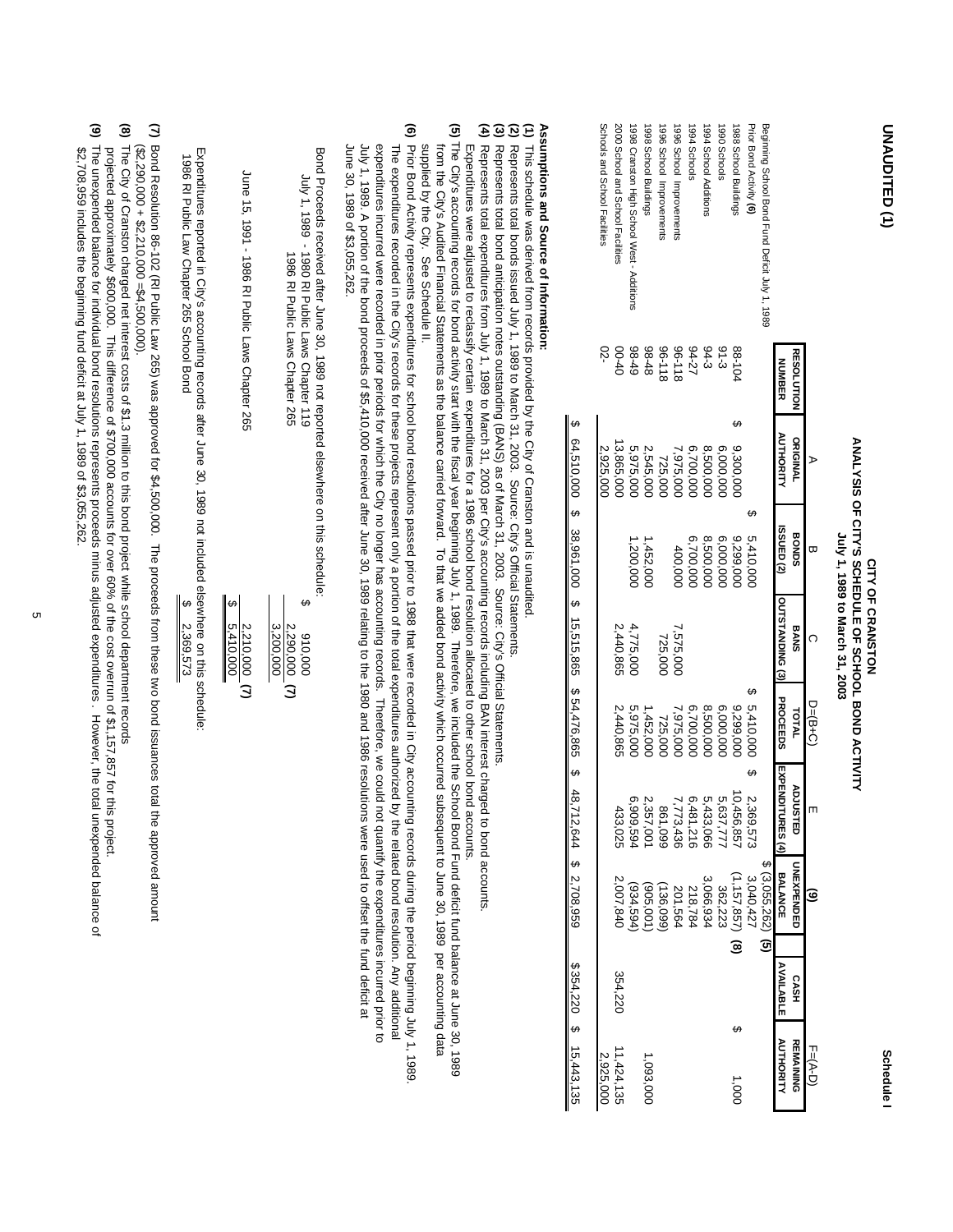### **UNAUDITED (1)** Schedule II

### **CITY OF CRANSTON**

### **ANALYSIS OF COMPARISON BETWEEN UNEXPENDED BALANCE AND CASH July 1, 1989 to March 31, 2003**

|                                                                                                                                                                     | <b>City's Financial</b><br>Statements (2)<br>June 30, 1989 |                               |
|---------------------------------------------------------------------------------------------------------------------------------------------------------------------|------------------------------------------------------------|-------------------------------|
| Capital Projects Fund - School Bond Fund                                                                                                                            |                                                            |                               |
| Assets<br>Cash<br>Due From Other Funds                                                                                                                              | \$<br>237,182<br>536,000<br>773,182                        |                               |
| Liabilities<br><b>Accounts Payable</b><br>Due To Other Funds<br><b>Bond Anticipation Note Payable</b>                                                               | 38,337<br>390,107<br>3,400,000<br>3,828,444                |                               |
| <b>Fund Deficit</b>                                                                                                                                                 | (3,055,262)<br>(7)                                         |                               |
|                                                                                                                                                                     | <b>City's Official</b><br>Statements (3)                   |                               |
| Beginning Balance July 1, 1989<br>Proceeds from School Bonds Issued<br>Proceeds from BANS Outstanding March 31, 2003<br>Total Proceeds Available from Debt Issuance | \$<br>38,961,000<br>15,515,865<br>54,476,865               | $$$ (3,055,262)<br>54,476,865 |
| Less:<br>Total Expenditures July 1, 1989 to March 31, 2003 (4)                                                                                                      |                                                            | 48,712,644                    |
| Unexpended Balance - March 31, 2003                                                                                                                                 |                                                            | 2,708,959                     |
| Cash - March 31, 2003 (5)                                                                                                                                           |                                                            | 354,220                       |
| Difference (6)                                                                                                                                                      |                                                            | \$2,354,739                   |
|                                                                                                                                                                     |                                                            |                               |

### **Sources of Information:**

- (1) This schedule was derived from records provided by City of Cranston and is unaudited.
- (2) City's financial statements at June 30, 1989 for Capital Projects Funds audited by City's independent auditors.
- (3) City's Official Statements for Bonds or Bond Anticipation Notes (BANS) issued from July 1, 1989 to March 31, 2003 prepared by City with it's Fiscal Advisors and Bond Counsel.
- (4) City's prepared summary of expenditures generated from it's detailed accounting records which start with the period beginning July 1, 1989.
- (5) City prepared schedule of available cash on March 31, 2003.
- (6) See **Analysis of Difference** (page 8).
- (7) The fund deficit of (\$3,055,262) is comprised of a reserve for encumbrances of \$1,108,308 and an unreserved fund deficit of (\$4,163,570). Since the reserve for encumbrances represents purchase orders that would generally be included as expenditures subsequent to June 30, 1989, we reflected the total fund deficit net of the reserve for encumbrances as the balance forward.

 The fund balance of capital projects funds is designed to reflect net expendable financial resources. A deficit is not necessarily evidence of financial difficulties. The fund deficit appears to be the result of expenditures that were recorded as of June 30, 1989. However, the related bond proceeds were received and recorded in subsequent years.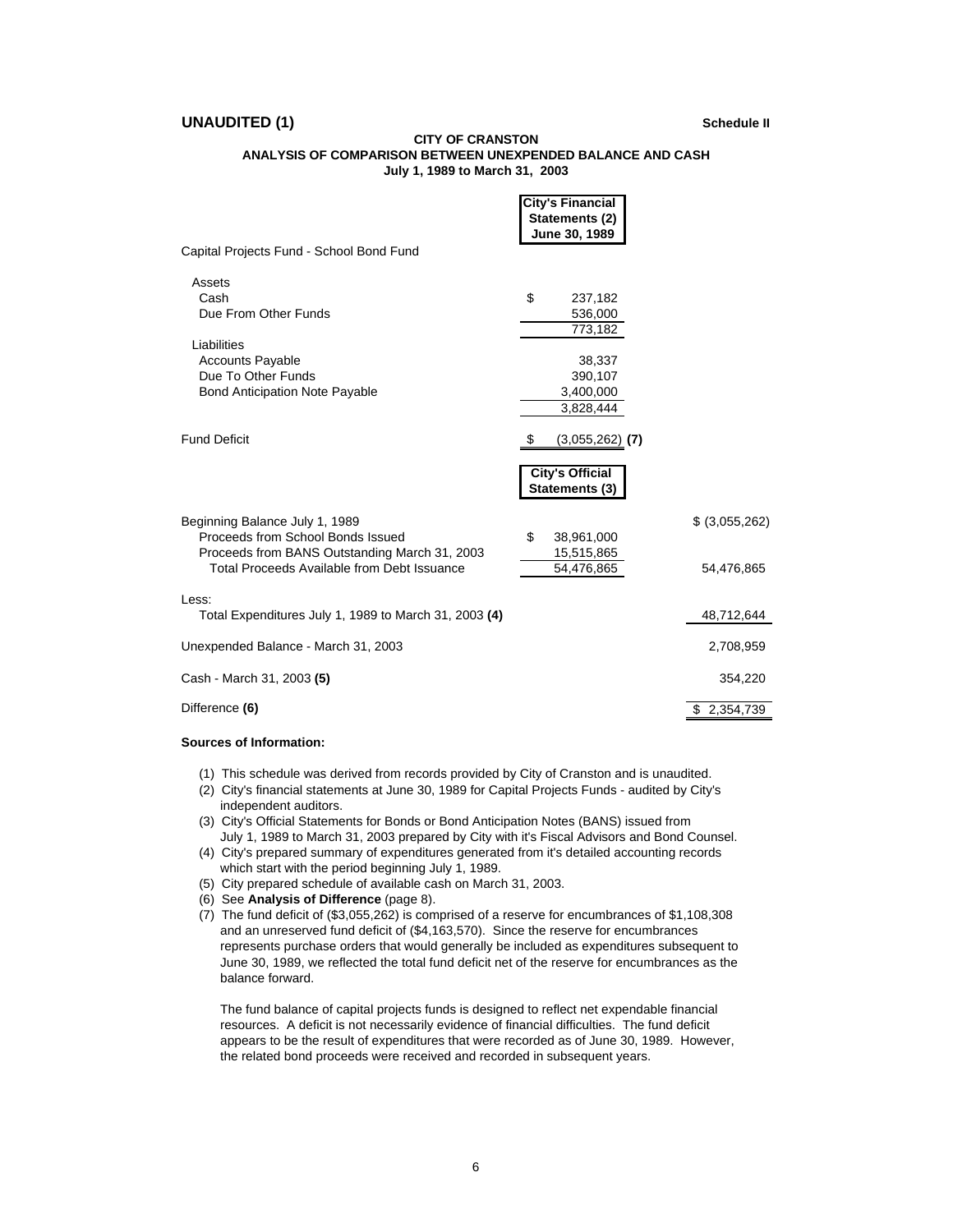### **UNAUDITED (1) Schedule III**

### **City of Cranston Analysis of School Bond Fund**

### **Reconciliation of School Bond Fund Expenditures Between School Department Summary and City Accounting Records**

| <b>Resolution Number</b>                      | 86-102      | 88-104           | $91 - 3$    | $94-3$      | 94-27       | 96-118      | 98-48       | 98-49       | $00 - 40$           | $02 -$      | Total        |
|-----------------------------------------------|-------------|------------------|-------------|-------------|-------------|-------------|-------------|-------------|---------------------|-------------|--------------|
| <b>Account Number</b>                         | 9043        | 9064             | 9070        | 9138 & 9150 | 9140        | 9180        | 9170        | 9160        | aka 00-112<br>9081  |             |              |
| <b>Bonds Authorized</b>                       | \$4,500,000 | 9,300,000<br>\$. | \$6,000,000 | \$8,500,000 | \$6,700,000 | \$8,700,000 | \$2,545,000 | \$5,975,000 | \$13,865,000<br>(4) | \$2,925,000 | \$69,010,000 |
| <b>Expenditures per School Department (2)</b> |             |                  |             |             |             |             |             |             |                     |             |              |
| Vendor Payments                               |             | \$.<br>8,678,950 | \$4,865,264 | \$4,957,105 | \$5,945,169 | \$1,138,536 | \$2,227,405 | \$6,717,576 |                     |             | \$34,530,005 |
| BAN Interest, Bonding, Cost of Issuance       |             | 621,050          | 1,219,379   | 795,271     | 483,407     | 369,839     |             | 92,057      | \$<br>78,745        |             | 3,659,748    |
| <b>Total</b>                                  |             | 9,300,000        | 6,084,643   | 5,752,376   | 6,428,576   | 1,508,375   | 2,227,405   | 6,809,633   | 78,745              |             | 38,189,753   |
|                                               |             |                  |             |             | Note A      |             | Note B      |             |                     |             |              |
| Add (Deduct):                                 |             |                  |             |             |             |             |             |             |                     |             |              |
| Land Acquisition Costs for New School         |             |                  |             | (358, 899)  |             | 358,899     |             |             |                     |             |              |
| Additional Expenditures per City              | 2,369,574   | 360,929          | 89,106      | 472,067     | 41,791      | 6,762,640   | 160,092     | 71,871      | 319,405             |             | 10,647,475   |
| Difference in Interest Expense (net):         |             |                  |             |             |             |             |             |             |                     |             |              |
| School Dept (Over) Under City                 |             | 744,738          | (563,993)   | (449, 765)  | (335,081)   | 6,521       |             | 128,078     | 34,873              |             | (434, 629)   |
| On City Summary Not on School Summary         |             | 44,746           | 23,863      | 28,320      | 1,212,394   |             |             |             |                     |             | 1,309,323    |
| On School Summary Not on City Summary         |             |                  |             | (15,056)    | (867,950)   | (1,900)     | (58,996)    | (71, 487)   |                     |             | (1,015,389)  |
| Misc. School Bond expenses                    |             | 6,444            | 4,157       | 4,023       | 1,487       |             |             |             |                     |             | 16,111       |
| Reclassification of Expenditures              |             |                  |             |             |             |             | 28,500      | (28,500)    |                     |             |              |
| <b>Expenditures per City Records (3)</b>      | \$2,369,574 | \$10,456,857     | \$5,637,776 | \$5,433,066 | \$6,481,217 | \$8,634,535 | \$2,357,001 | \$6,909,595 | 433,023             | \$          | \$48,712,644 |

### **Source:**

(1) This schedule was derived from records provided by City of Cranston and is unaudited.

(2) Expenditure information was obtained from summary records provided by the City of Cranston Public Schools as of February 28, 2002.

(3) Expenditure information was obtained from records provided by the City of Cranston Finance Department that summarized information from the City's accounting records as of March 31, 2003.

(4) As of March 31, 2003, no expenditures have been recorded for this project.

Note A = The School Department List for Resolution 94-27 reports a total of \$6,495,240. However, this total is overstated by \$66,664. The list sums to \$6,428,576.

Note B = The School Department List for Resolution 98-48 reports a total of \$2,145,405. However, this total is understated by \$82,000. The list sums to \$2,227,405.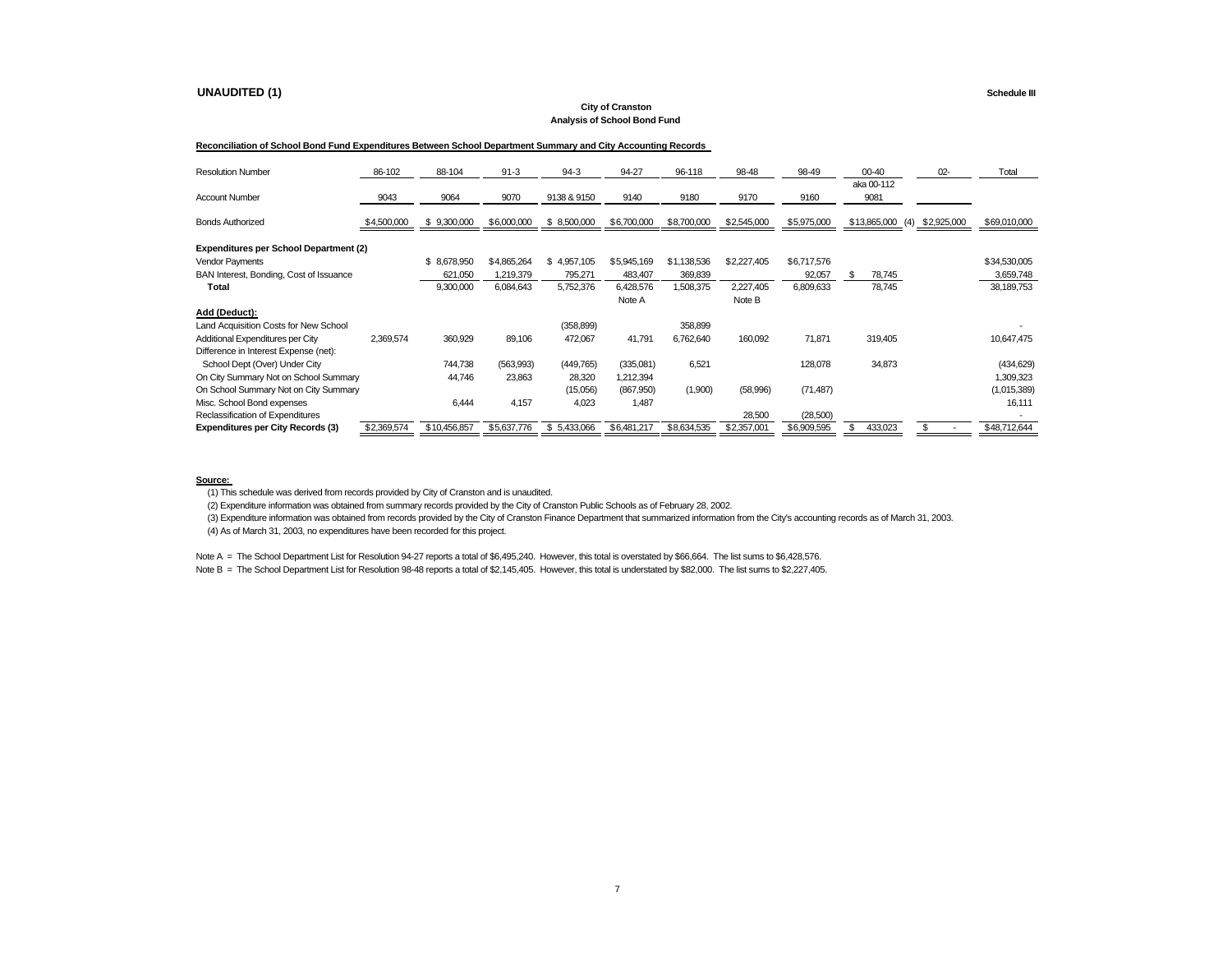### **Analysis of Difference between Unexpended Balance and Cash**

We did not perform an audit of the City's records and it is not evident from our limited analysis of school bond funds what has caused the difference between cash and the unexpended balance.

<sup>q</sup> The difference identified in Schedule II may have occurred years ago as evidenced by similar concerns expressed by the School Committee in their minutes dated August 30, 1994 (see Appendix I).

The minutes indicate that in 1994 the City and School Department requested the independent auditors to analyze school bond balances and determine if funds were owed to the school bond fund from other funds. The School Department advised us that subsequent School Committee minutes do not provide evidence of a follow-up discussion or resolution for this issue. Neither the City nor the School Department can produce the report resulting from the auditors 1994 analysis. Although the auditor's recall being asked to analyze bond balances in 1994, they could not locate the resultant report and it may have been discarded due to their record retention policy.

<sup>q</sup> The variance between the unexpended balance and cash identified on Schedule II is not necessarily due to school bond funds being loaned to other City funds and not returned. The independent auditors who were asked to investigate the issue in 1994 continued to be the City and School Departments auditors in 1995, 1996, 1997 and then again in 2001 and 2002. Although the results of the auditors 1994 analysis cannot be located, it would appear that they would have advised the City and School Department of material inappropriate charges if detected, and would have proposed adjustments to the financial statements.

There were many weaknesses in the City's accounting controls over the past 13 years (the years for which records are available), which make it difficult to determine the exact cause of the difference. The following are some of the weaknesses:

<sup>q</sup> According to prior audit reports, the City previously used bond funds to provide interfund loans to other funds for cash flow purposes. Sometimes these loans were not paid back for years. Records indicate that the City's bond counsel advised that loans of bond funds between City funds for cash flow purposes would not be in violation of the bond agreement provided they were temporary in nature and were paid back.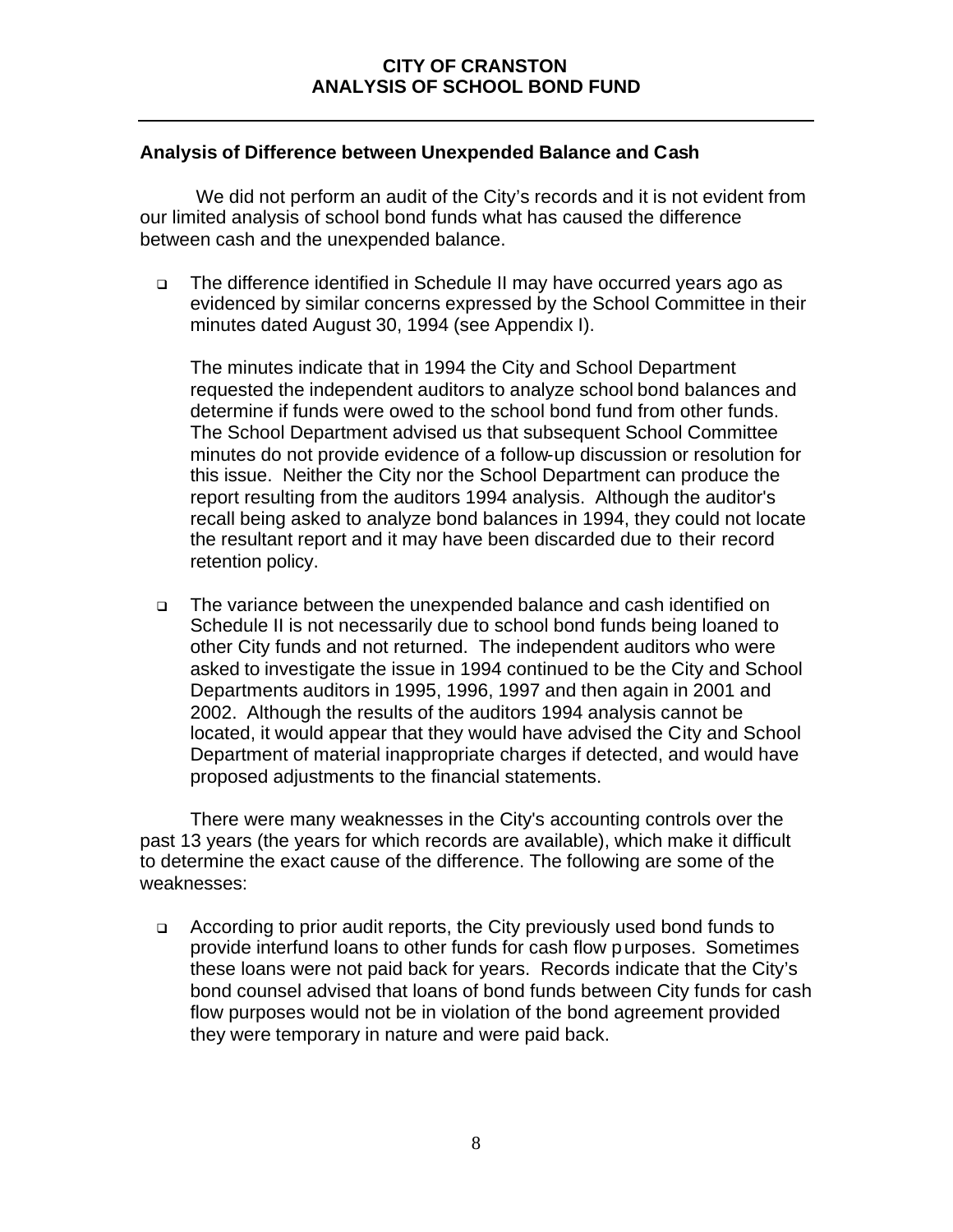### **Analysis of Difference between Unexpended Balance and Cash (continued)**

The auditors cited the City for this weakness repeatedly in the early and mid 1990s. The City subsequently amended the City charter by establishing restrictions on temporary interfund bond transfers. Auditors have not identified loans of bond funds as a problem in recent audit reports.

- <sup>q</sup> Over the past 10 years, the auditors have also repeatedly cited the City for not performing monthly reconciliations of interfund payable and receivable accounts. It is the City's practice to pay bond expenses from the general fund and then reimburse from the bond funds. In some instances bond or BAN proceeds have been temporarily recorded in the general fund. This can create interfund receivables and payables that must be reconciled monthly in order to ensure proper accounting between the funds. In prior years, the auditors reported significant unreconciled interfund balances. However, the City is now reconciling interfund balances monthly.
- <sup>q</sup> In prior years, the City has also been cited for significant unreconciled differences in its pooled cash accounts and for not performing monthly cash reconciliations. The City currently performs monthly cash reconciliations.
- <sup>q</sup> Many of the City's trial balances during the period from July 1, 1989 to present do not agree to the audited financial statements. In addition the City trial balances from 1990 to 1996 do not balance. The current City administration was not in control during those periods and was unable to provide information that would reconcile the trial balances of earlier years to the financial statements. The accounting system underwent a conversion in 1996 that further complicates this process. We consulted the current auditors who have audited seven of the past 10 years. They could not provide additional information for earlier years that exceeded their record retention policies.

Due to weaknesses in accounting controls cited above, the variance could have been caused by a variety of reasons including:

<sup>q</sup> Cost overruns in school bond projects that date back more than thirteen years;

The most recent thirteen years did not show evidence of a pattern of continuous overspending in school bond projects although some projects were overspent. The amount of BAN interest charged to the account could explain some of the overruns.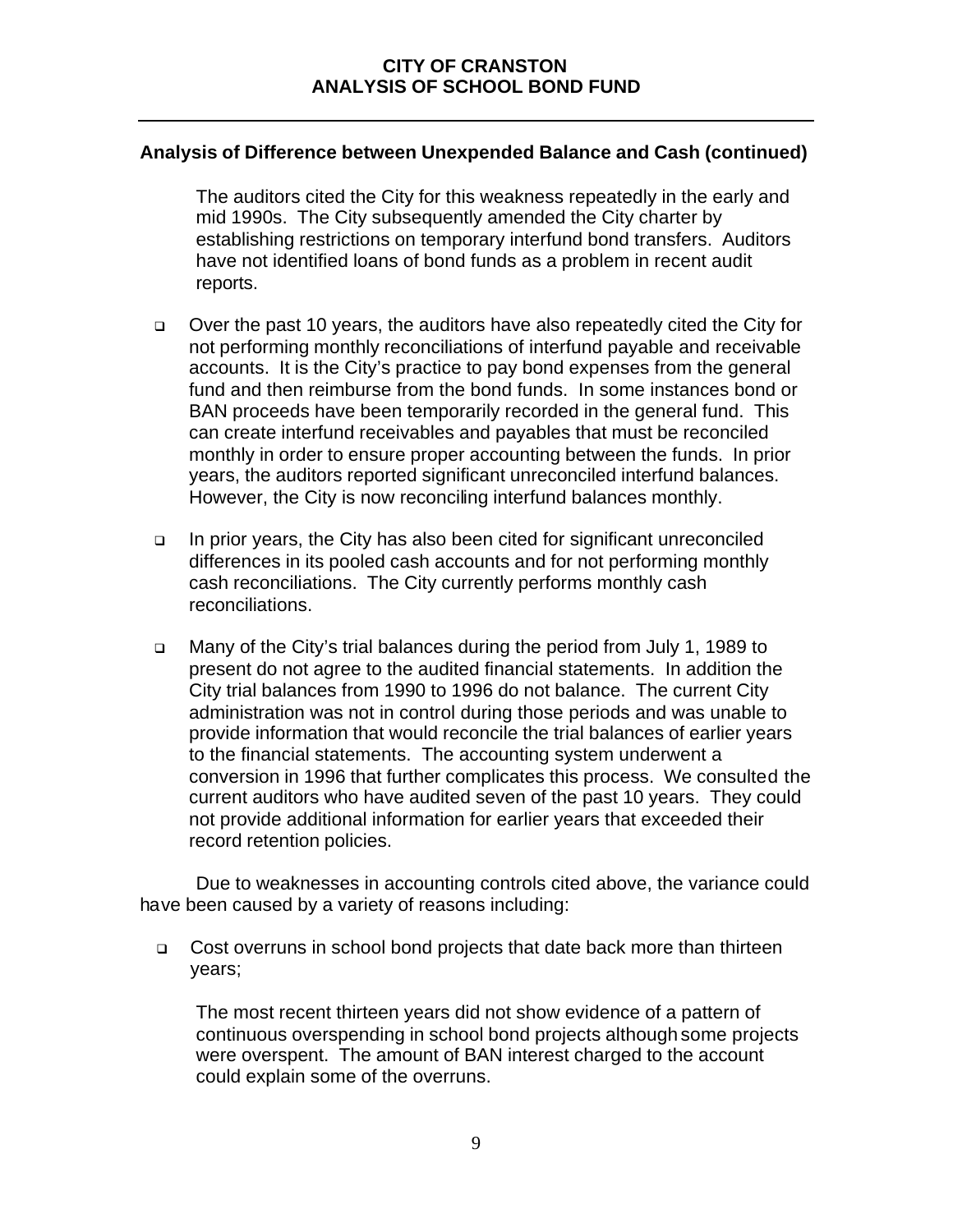### **Analysis of Difference between Unavailable Balance and Cash (continued)**

Interest expenses on BANS charged to school bond projects sometimes exceeded what was anticipated when the total project costs were estimated for purposes of the voter referendum. The School Department did not exercise control over how much BAN interest expense was incurred by the City. The interest expense incurred is a product of various factors such as the amount of proceeds borrowed, the expected timing of the borrowing, the interest rates charged which can be affected by the City's bond rating, and the number of times the short term notes are renewed prior to issuing long term debt.

The City records indicate that the 1988 school bond fund project was overspent by \$1.1 million. However, over \$1.3 million of net BAN interest was charged to this account. The School Department anticipated approximately \$600,000 in BAN interest. Therefore, at least \$700,000 or 60% of the over expenditures in this account results from BAN interest charged by the City that exceeded the amount the School Department estimated as part of total project costs.

The City and School Department need to work together in the future to more accurately project the amount that should be included in estimated project costs for BAN interest. They should also monitor the amount charged to each project in comparison to those estimates in an effort to control costs.

<sup>q</sup> Interfund loans that were not properly reimbursed;

Short-term interfund transactions occur between the general fund and bond funds since bond fund expenditures are initially paid from the general fund and then reimbursed with bond funds. As mentioned earlier, the City has recently strengthened its internal controls by implementing the auditor's recommendation to reconcile interfund activity monthly. The City discontinued a practice spanning at least 10 years that had resulted in large unreconciled balances at year-end.

These are some possible causes for the variance. However, as stated previously, the history of weak accounting and budgetary controls over bond funds activity, combined with the absence of City records prior to fiscal 1990, make it difficult to determine the exact cause.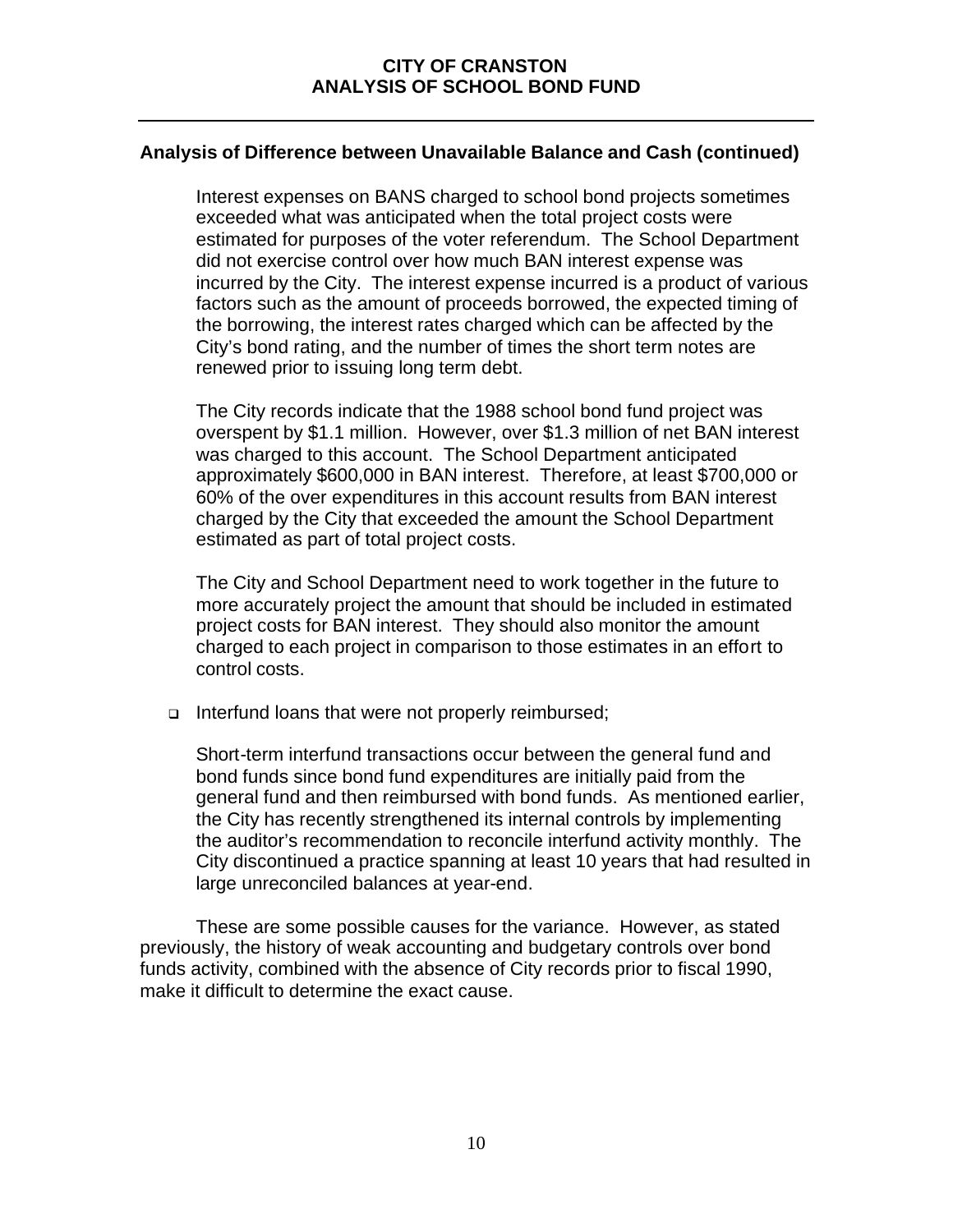### **Analysis of Difference between Available Balance and Cash (continued)**

We recommend that the City continue to be diligent in performing monthly reconciliations of interfund activity to prevent future problems from occurring in bond funds or other funds.

The City should also continue to reconcile its cash accounts monthly to identify any variances between the bank balance and accounting records in the bond funds.

The following section provides recommendations to further strengthen controls over accounting for all bond funds in order to avoid the problems it has experienced over the years.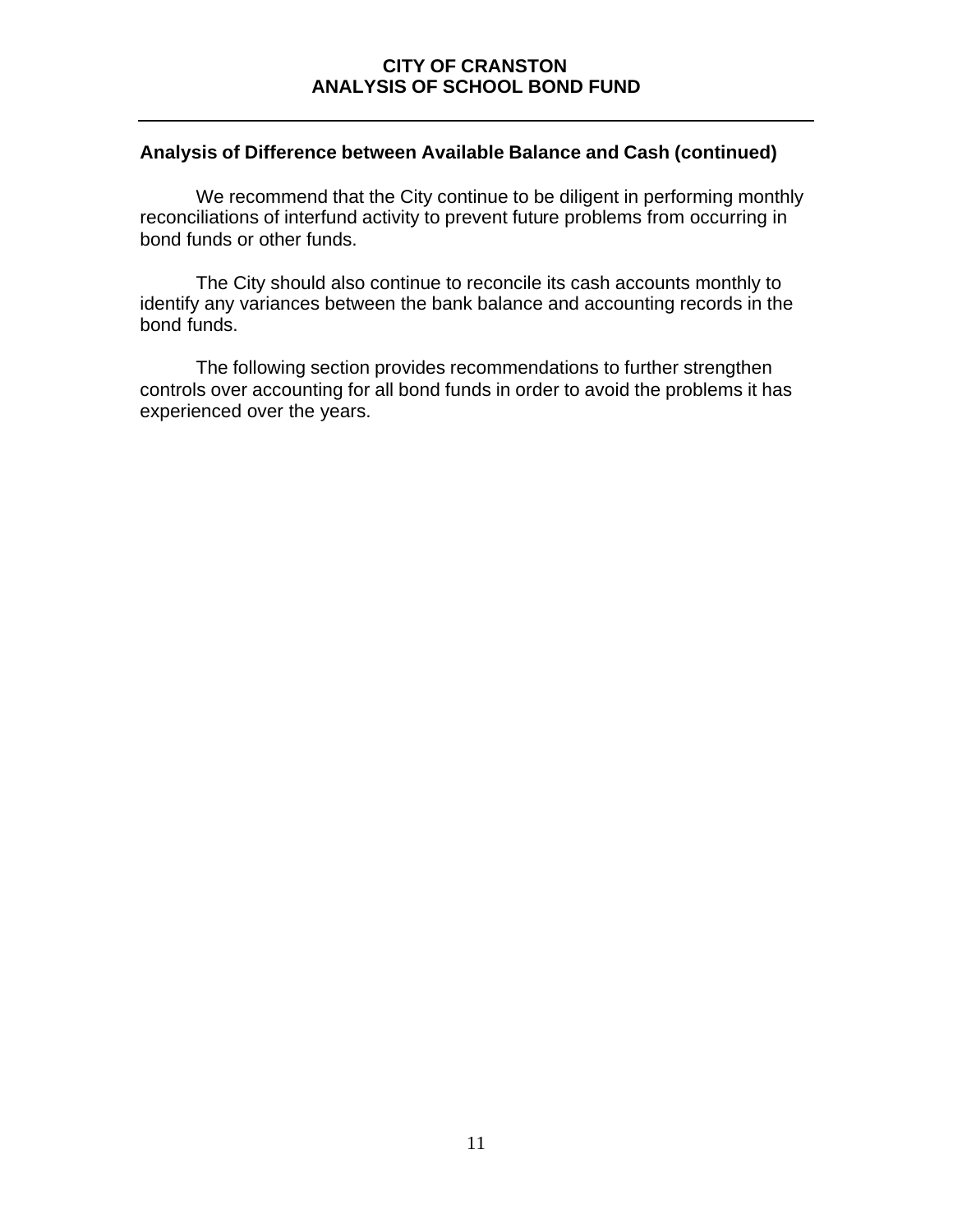### **Recommendations to Strengthen Controls over Bond Funds**

### **Control Project Costs**

In 1996, voters authorized the City to issue bonds totaling \$7,975,000 to finance construction of a new elementary school. School Department officials advised us that the City solicited bids in December 2001 and awarded a construction contract in August 2002 – six years after the voters approved the bond issue. By that date the cost of construction had increased from the estimate of \$7,975,000 to \$8,660,000. The School Department (and possibly the prior City administration) believed that bond funds available for this project included the \$7,975,000 for new construction from the 1996 authorization and approximately \$2.7 million remaining in unexpended funds from a 1994 authorization. As of May 1, 2003, the City estimated that project expenditures for the new elementary school that include land acquisition, construction and change orders would total over \$11 million.

Both the City and the School Department have expressed concern about the cost overruns that resulted from not including installation of water lines as part of the initial contract. The School Department indicated that the City's prior administration removed the installation of water as part of the contract because the former Mayor was in the process of contracting with the Providence Water Supply Board to install the water lines as part of a larger project in western Cranston at a reduced cost. The School Department provided us with the former Mayor's press release dated October 31, 2001 announcing that the Providence Water Supply Board and the City of Cranston were entering into a cooperative agreement to share the cost to install a water line and pump station to the new elementary school on Scituate Avenue, substantially reducing the costs of the project for the School Department.

According to the School Department, the project with Providence Water Supply Board did not materialize and the costs to install water lines were recently added back by the City to the new school project costs in the form of a change order for over \$400,000.

City and school officials are troubled over the cost overruns for the new elementary school project but they do not agree on who was responsible for monitoring and controlling project costs. School officials advised us that the City has responsibility for this function. However, City officials have indicated that they have not exercised the degree of control stipulated in the City charter and have deferred to the School Department and the School Buildings Committee in managing school construction projects.

The City solicitor recently provided a written opinion that the City Board of Contract and Purchase and not the School Buildings Committee had authority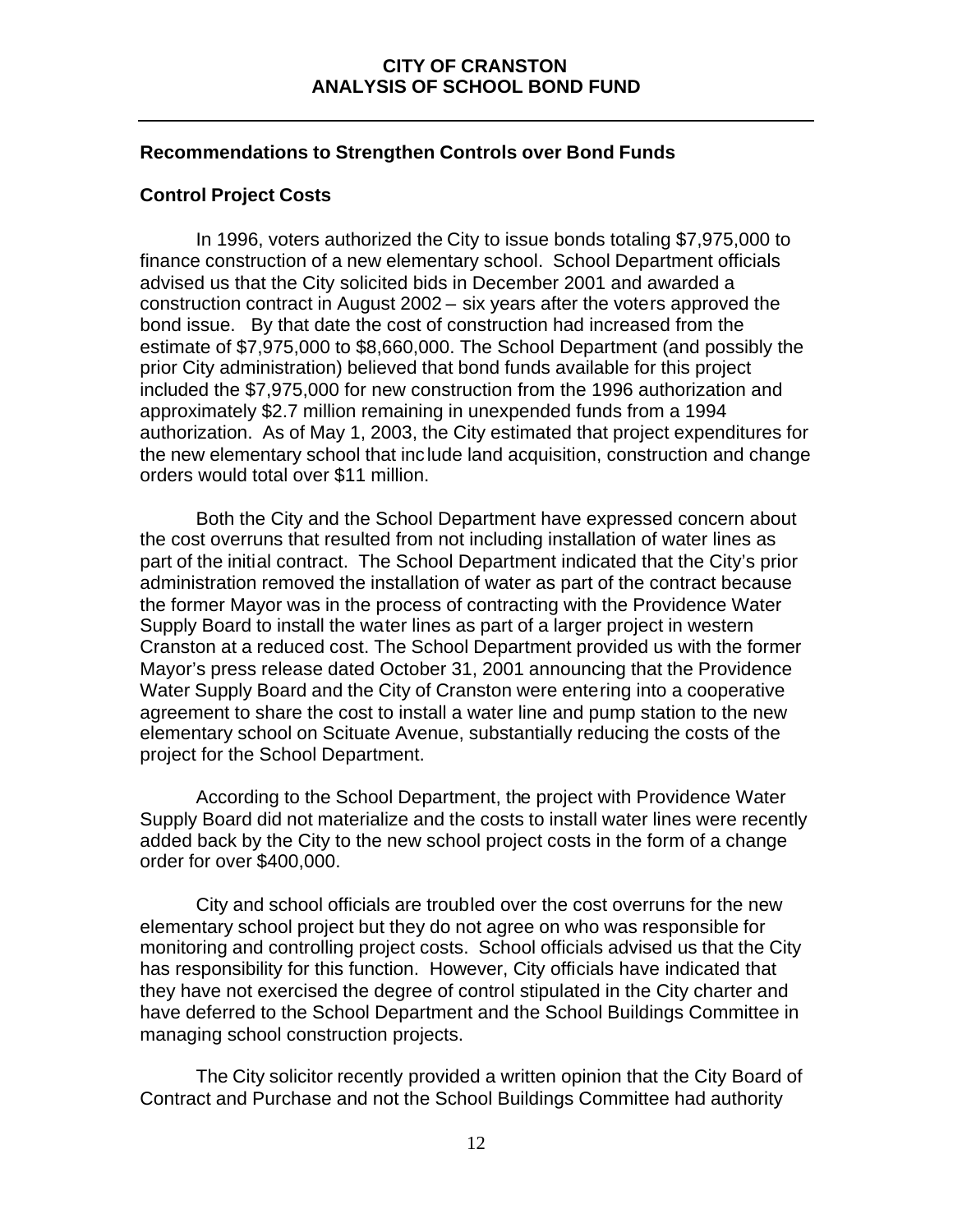### **Recommendations to Strengthen Controls over Bond Funds (continued)**

### **Control Project Costs (continued)**

to approve change orders for school construction contracts. This opinion concluded that over time, both City and school officials have allowed the committee to exert more authority over school construction contracts than the City charter has granted to the committee. The charter provides certain responsibilities and authority to the School Buildings Committee and the City Board of Contract and Purchase. The opinion also concluded that existing practices for approving change orders does not comply with legal requirements spelled out in the City charter. As a result, the City does not follow the procedures outlined in the charter to monitor and control contract costs for school construction projects to prevent or reduce cost overruns.

Section 11.03 of the City charter provides that the School Buildings Committee be comprised of seven members, including two members of the City Council, two members of the School Committee, the Director of Public Works, the Superintendent of Schools and a qualified elector of the City, appointed by the Mayor. The Committee's responsibilities include:

- <sup>q</sup> Obtaining tentative estimates of cost from the engineering division of the Department of Public Works;
- <sup>q</sup> Determining a list of projects for the capital budget and sponsoring such projects;
- □ Approving consulting architects;
- <sup>q</sup> Approving plans and specifications before the City advertises for bids.

Section 7.07 of the City charter provides that the Board of Contract and Purchase shall consist of seven members, including the Director of Public Works, Director of Finance, President of the City Council, a member of the minority party of the City Council and three private citizens. Section 7.07 (f) of the City charter requires the Board of Contract and Purchase to approve contracts and change orders for all City departments.

The City Solicitor concludes that under the charter, once the School Buildings Committee approves plans and specifications, and the City Council approves the amount to be spent, the project becomes the responsibility of the City. The City, through its Director of Public Works and City Engineer, is responsible for administering the construction project, and the Board of Contract and Purchase is responsible for approving change orders. Accordingly, the City should monitor and control contract costs.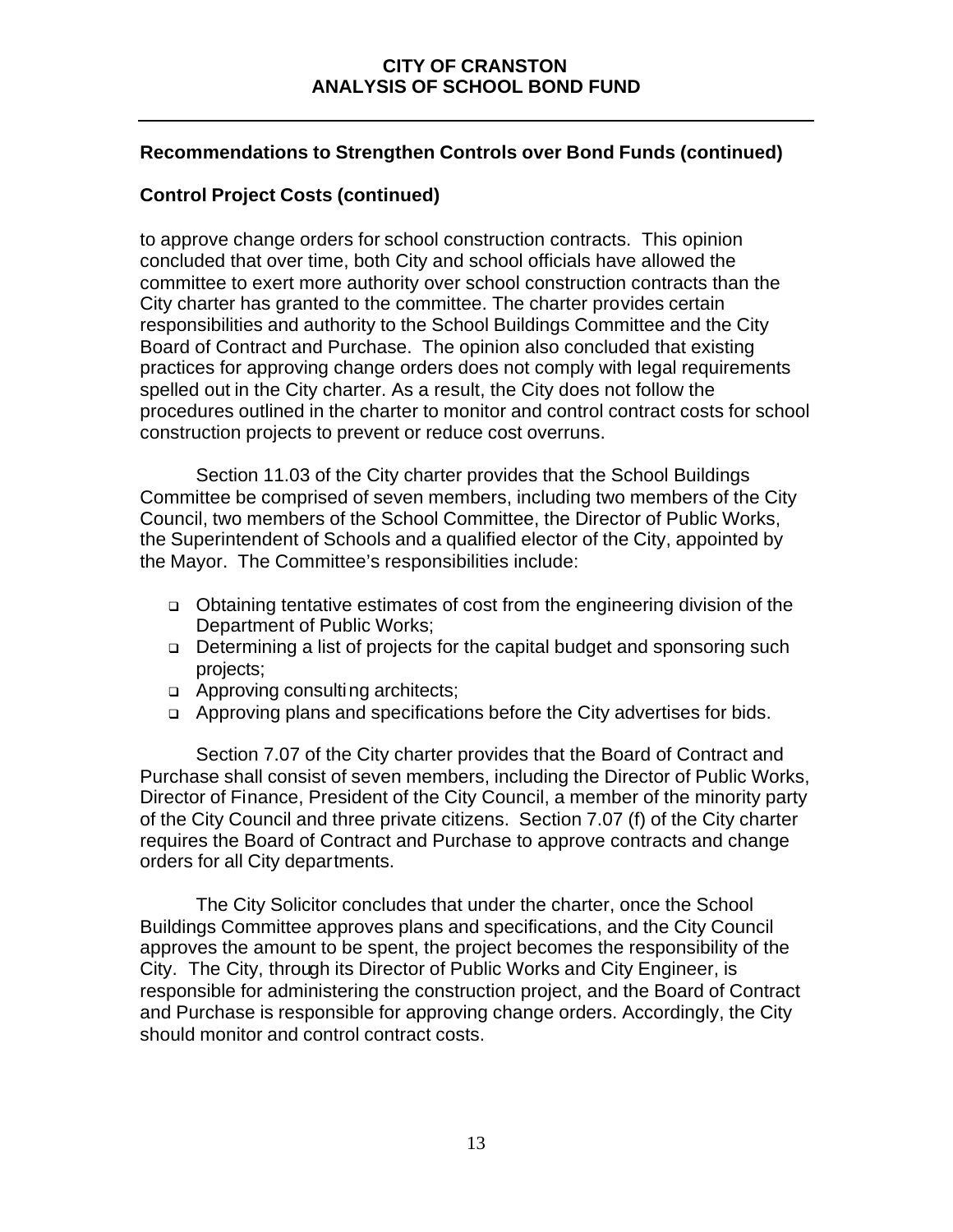### **Recommendations to Strengthen Controls over Bond Funds (continued)**

### **Control Project Costs (continued)**

### **RECOMMENDATIONS**

Establish procedures to monitor and control construction costs and track related bond proceeds by individual bond resolution:

- 1. Prepare monthly management reports for all bond fund activity as a tool to monitor and control costs. The reports should identify, for each individual bond resolution, the resolution number, bond proceeds, expenditures, and unexpended balance. Reconcile the unexpended balance to the cash balance. Distribute the reports to the managers responsible for each project including the School Department. Resolve discrepancies promptly.
- 2. Follow the legal requirements of the City charter that require the Board of Contract and Purchase to approve all change orders based upon the advice and information provided by the Director of Public Works and/or City Engineer.
- 3. Ensure that all costs are included in the budgeted project costs that are submitted to the City Council and the voters for approval. Require the City Finance Director and School Business Administrator (for school bond projects) to evaluate the estimates received as stipulated in the City charter to ensure completeness.
- 4. Improve coordination between the City and School Department by ensuring that current cost information is available to both City and School Department officials.

In past years, the City did not monitor expenditure balances to control spending in bond accounts. For example, over a four-year period, the City recorded expenditures totaling \$11,694,849 in an account established for a bond authorized for \$2,545,000. The City subsequently transferred excess expenditures to other school bond accounts (via system adjustments totaling \$3,569,799 and manual adjustments totaling \$5,768,049) to reduce expenditures recorded in this bond account to \$2,357,001. This practice is inefficient and precludes the City from making meaningful comparisons of budget to actual results for school bond accounts.

### **RECOMMENDATIONS**

5. Utilize controls to flag bond expenditures that exceed the authorized appropriation to assist in monitoring and controlling costs.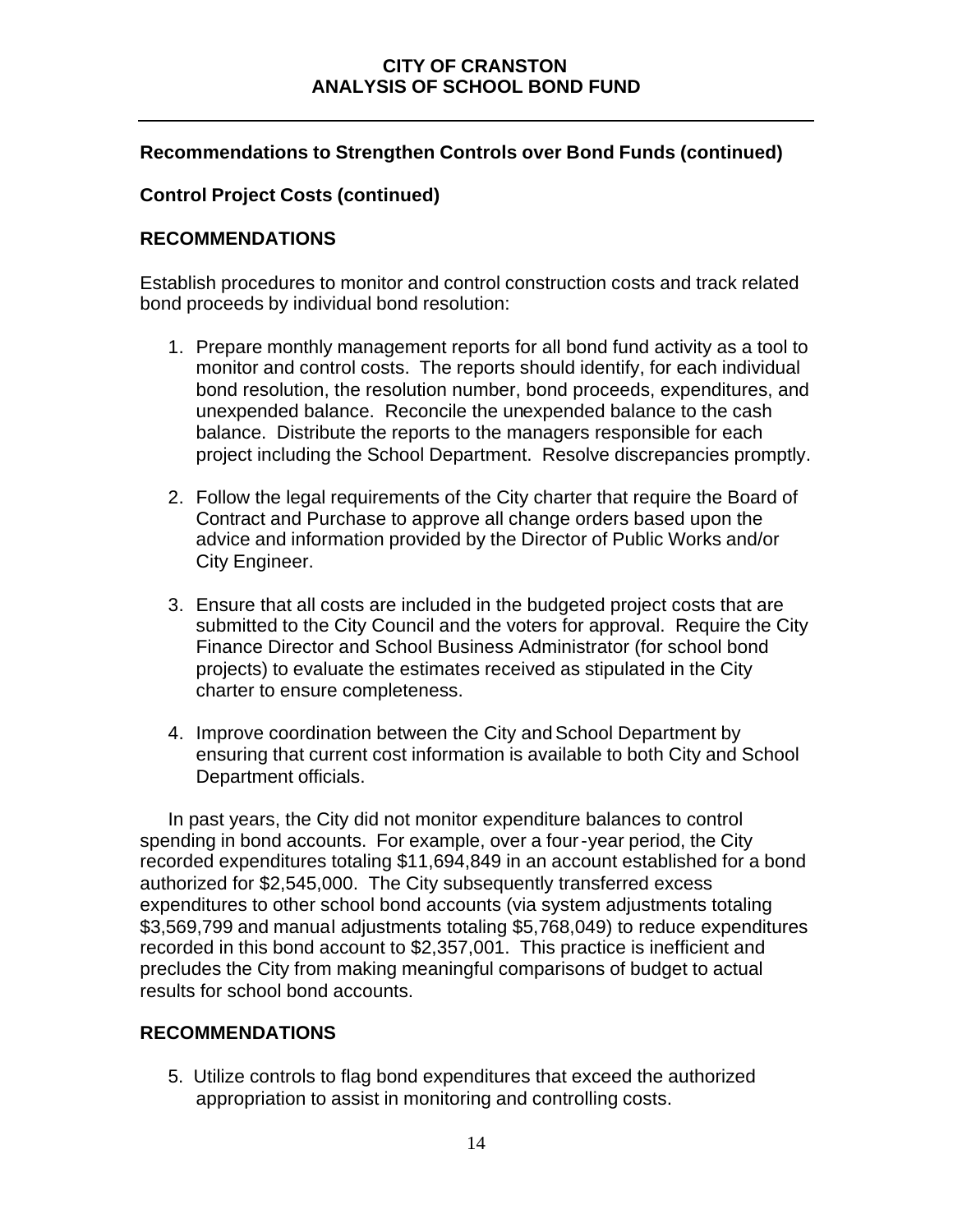## **Recommendations to Strengthen Controls over Bond Funds (continued)**

### **Control Project Costs (continued)**

### **RECOMMENDATIONS (continued)**

6. Ensure that expenditures are recorded in the proper account.

### **Estimate and Monitor Bond Anticipation Note Interest Expense**

In some instances, BAN interest was charged to the individual bond resolution accounts and in other instances it was charged to a separate account.

In one instance BAN interest totaling approximately \$1.5 million, which the City believed had accumulated over years, was charged to a separate interest account. The City had to judgmentally allocate this amount to various school bond projects in order to determine individual project costs. The City should record BAN interest expense in the specific bond account for which it was incurred. This would enhance timely tracking of total project costs.

### **RECOMMENDATION**

7. Record BAN interest expense in the specific bond account for which it was incurred.

In some instances, the City has charged BAN interest expense to school bond accounts that exceeded School Department estimates. The City should estimate BAN interest costs to be included in total estimated project costs by factoring in its policy and practices for rolling over short-term debt. It should ensure that interest expense is included as part of total estimated project costs for each resolution and should monitor interest costs incurred as well as other project costs.

### **RECOMMENDATIONS**

- 8. Estimate the amount of BAN interest costs to be included as part of total project costs by considering:
	- a. the City's policy and practices for rolling over short-term debt;
	- b. the anticipated time span between when the costs are estimated and the proceeds will be issued;
	- c. estimated interest rates.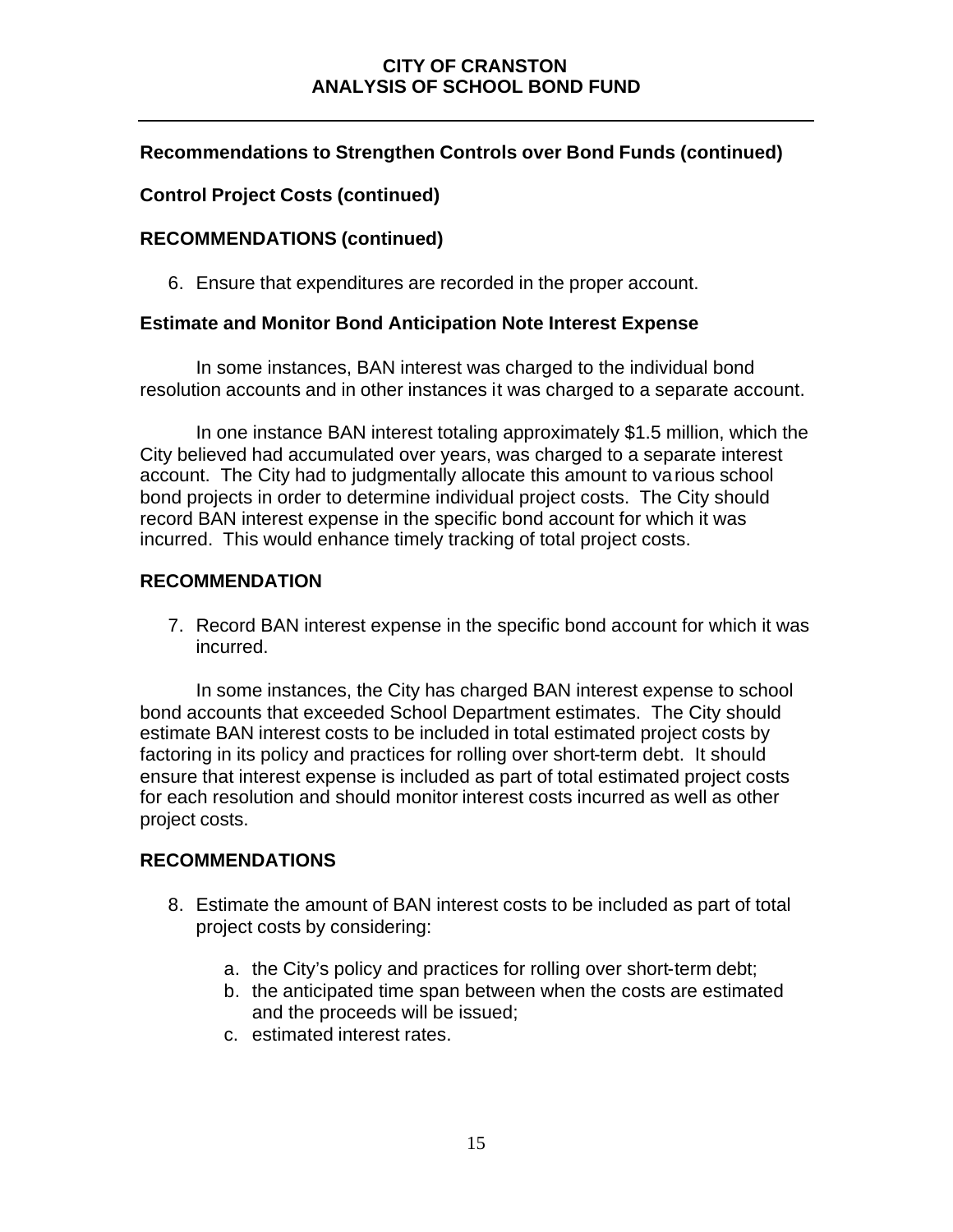### **Recommendations to Strengthen Controls over Bond Funds (continued)**

### **Estimate and Monitor Bond Anticipation Note Interest Expense (continued)**

### **RECOMMENDATIONS (continued)**

- 9. Include estimated BAN interest as part of total estimated project costs for all resolutions.
- 10.Monitor actual BAN interest costs as compared to estimated costs to determine if cost overruns will be incurred.

### **Audit Bond Funds**

As part of an overall plan to strengthen internal controls over accounting, the City should consider contracting with its independent auditor to perform periodic audits of bond fund activity in more detail than required within the scope of the annual audit of the City's basic financial statements. This could be done periodically (i.e. not annually) to detect weaknesses in these areas that might otherwise go undetected.

### **RECOMMENDATION**

11. Contract with independent auditor to audit internal controls over bond funds periodically.

In addition, the internal audit position which we recommended that the City Council establish as a control in our previous report to the City of Cranston dated July 2002 could further serve as a means of reviewing controls over bond fund activity.

### **RECOMMENDATION**

12.Require the City Council Internal Auditor to perform periodic audits of internal controls over bond balances to detect potential weaknesses which should be corrected.

### **Prepare a Comprehensive Annual Financial Report**

We reviewed school bond fund financial information from the City's audited financial statements for the fiscal years ended June 30, 1990 to June 30, 2002. As a result we noted that the City presented Comprehensive Annual Financial Reports (CAFRS) for eight of those thirteen years and then chose to issue only the "liftable" general purpose financial statements from June 30, 1998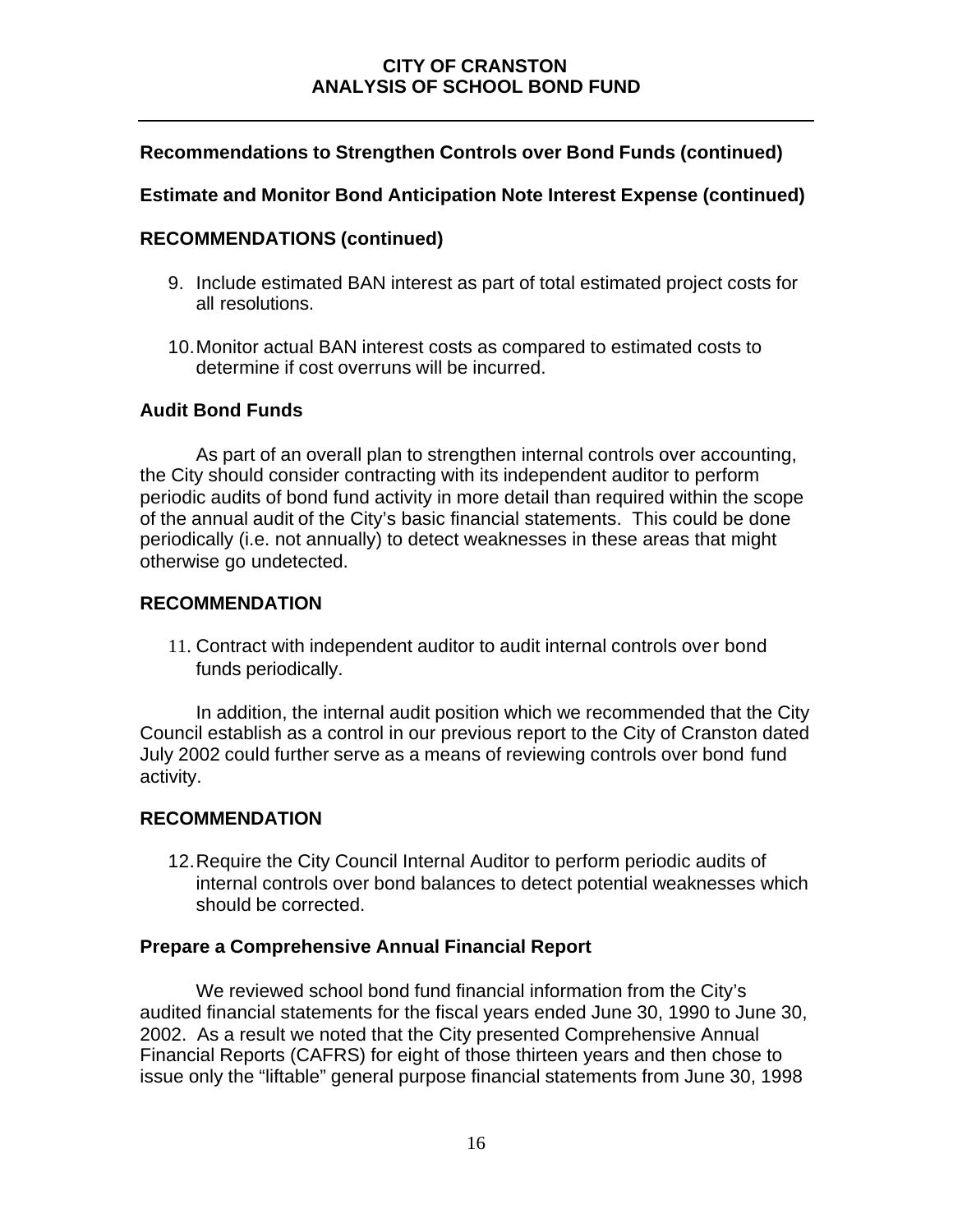### **Recommendations to Strengthen Controls over Bond Funds (continued)**

### **Prepare a Comprehensive Annual Financial Report (continued)**

going forward. A CAFR presents not only the data for activity of combined funds, but also presents the activity of individual funds after the notes to the financial statements. This level of detail is valuable to the City as well as various users of financial statements. For example, it presents the activity of the individual bond funds rather than just combining that activity with other funds as is appropriate in the entity-wide financial statements.

Presenting the individual fund statements as part of a CAFR will better enable the City, its various departments including the School Department, and other users to analyze and monitor that activity. We recommend that the City of Cranston revert to its prior practice of issuing Comprehensive Annual Financial Reports when it next solicits bids for financial auditing services.

### **RECOMMENDATION**

13.Prepare a Comprehensive Annual Financial Report that includes detailed financial information on bond funds.

### **Record Bond Project Information on Vouchers**

During the early 1990's, the City recorded the bond account number and bond resolution number on the face of a bond expense voucher, but did not record the voucher number. During fiscal year 1996, the City changed its practice and recorded the voucher number but not the bond account number or bond resolution number. These practices impeded the City's ability to retrieve source documents and determine for which bond project the payment was intended. The City should record the bond account number and bond resolution number on the face of each bond expense voucher. This would facilitate determining if an expenditure is posted to the proper school bond account.

### **RECOMMENDATION**

14.Record the bond account number and bond resolution number on the face of each bond expense voucher.

### **Retain Documentation for Adjustments**

The City processed school bond account adjustments totaling \$5,573,316 between July 1, 1989 and March 31, 2003. City finance department officials advised us that they could not locate supporting documentation for any adjustments prior to fiscal year 2001 and that the brief description electronically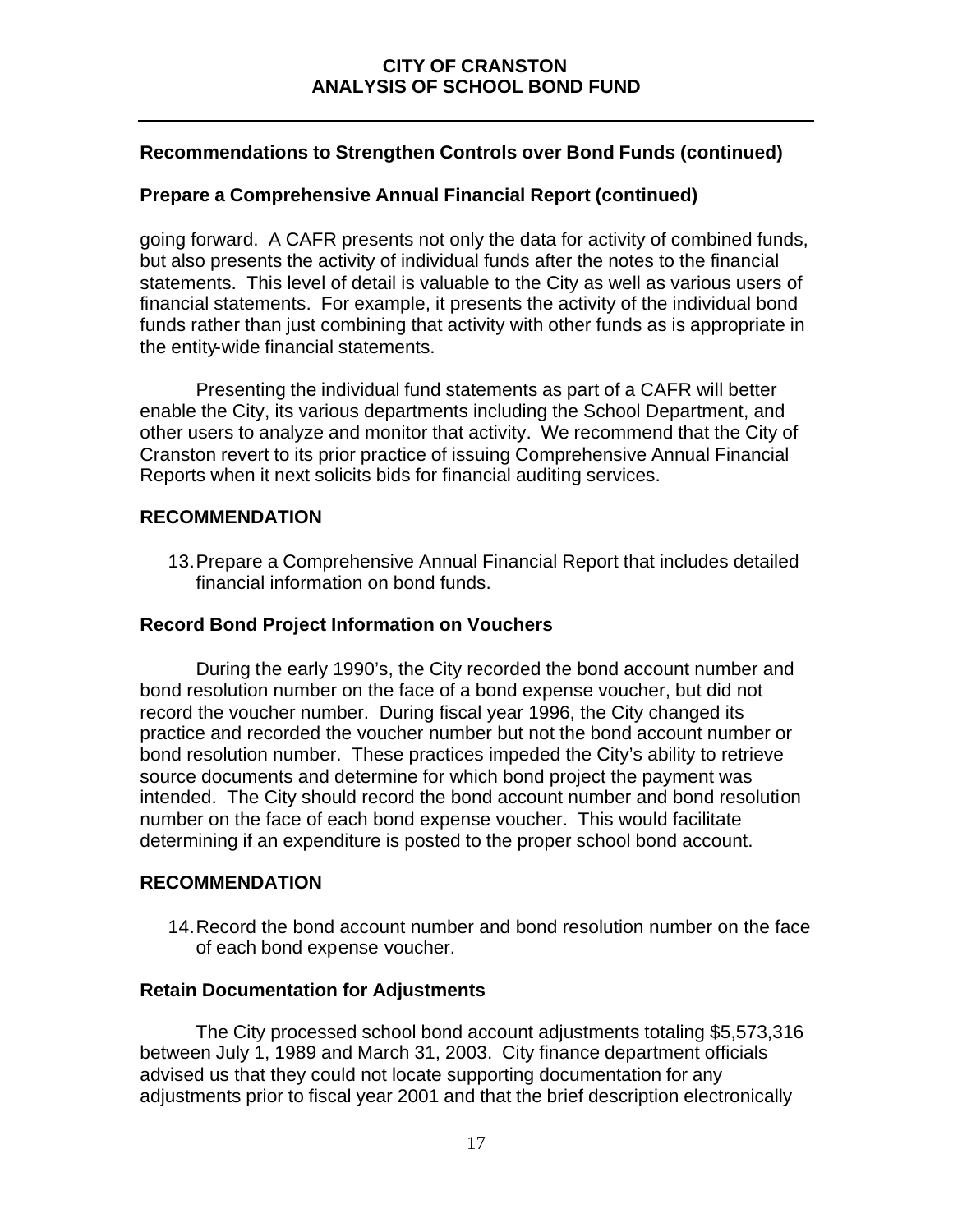### **Recommendations to Strengthen Controls over Bond Funds (continued)**

### **Record Retention for Adjustments (continued)**

recorded in the accounting system is the only information available. However, in most instances the electronic information does not fully describe the detail components and reason for the adjustment.

### **RECOMMENDATION**

15.Retain source documentation supporting adjustments to bond accounts until the project is completed or audit is complete, whichever is later.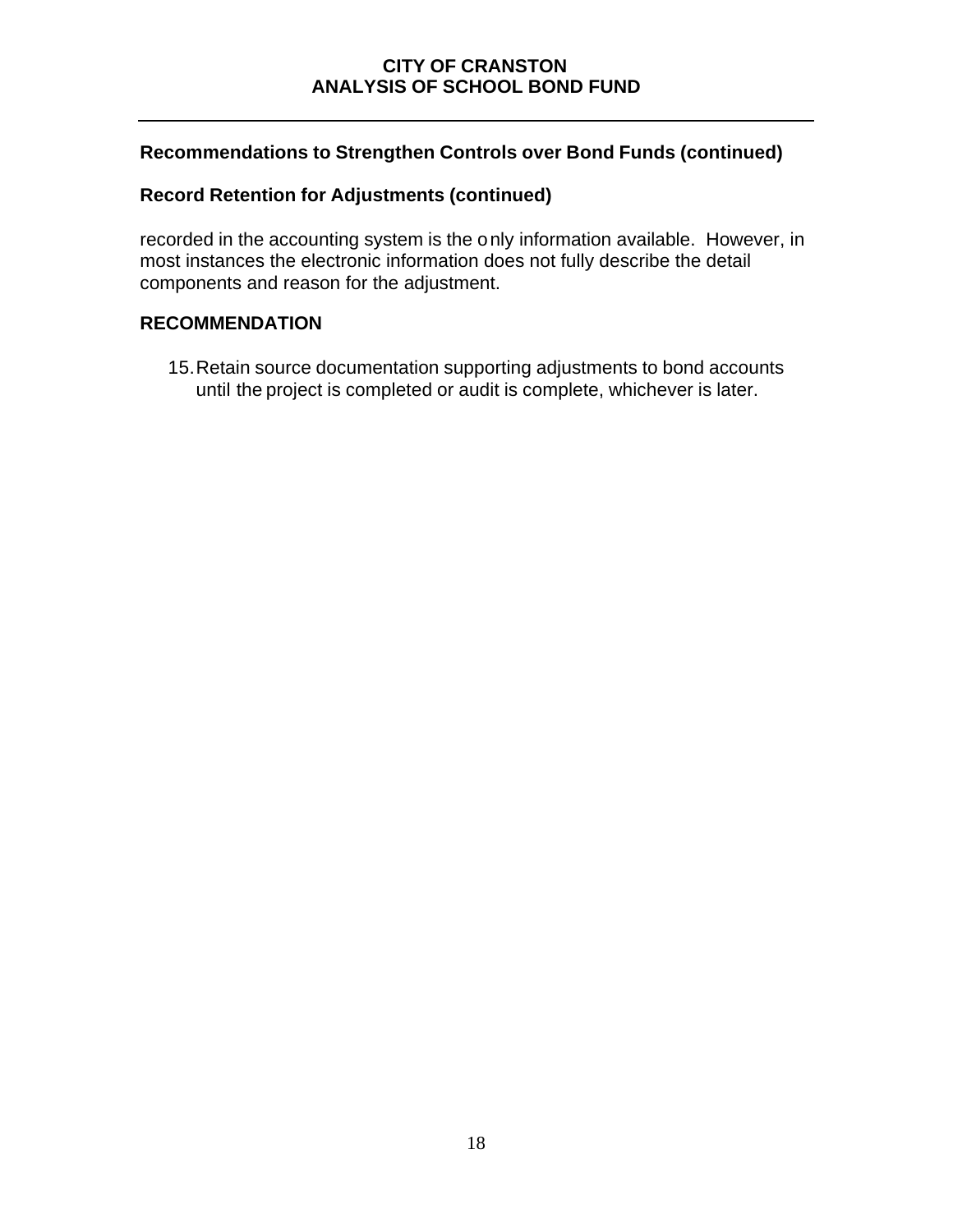### **APPENDIX I**

### **Summary of Selected Minutes to Meetings Held in 1994 to Discuss Concerns Over School Bond Balances**

The following is a synopsis of discussions included in minutes of School Committee, City Council and Council Finance Committee meetings in 1994, a year when the City and School Department expressed concern over discrepancies in school bond fund balances.

### **August 30, 1994 - School Committee Minutes Work Session on School Bonds**

- <sup>q</sup> The City's Director of Administration indicated that concern over school bond balances was not a new issue from the City administration's point of view. The City's independent auditors raised concerns indirectly in June 1993. Several meetings were held which did not result in a reconciliation of a discrepancy. Subsequent to a meeting attended by representatives of the City and school administration and the independent auditors, the Mayor engaged the audit firm to get to the bottom of the discrepancy. The Director of Administration stated that the final report had not yet been received.
- <sup>q</sup> A school committee member stated that she had been involved in this since approximately 1985 and agreed with the City Director of Administration that this was not a new issue, but in her opinion it had taken on a new dimension. She observed that the school system would not have missed the fact that \$2.5 million had been diverted out of bond money into other funds, if they had access to something more extensive than the school financial report. One of her major concerns was that the school system has requested another bond because they were informed that there was no more money in the bond fund.
- <sup>q</sup> The school committee member referred to a meeting she participated in several years earlier attended by the City Finance Director and bond counsel and her concern at the time was that the City was using new bond funds to repay old bond funds. She was told at the time that this was an allowable practice because it was for the same purpose. However, it was stated that school bond money could not be used for anything but schools.
- <sup>q</sup> The school committee member asked a representative from the audit firm how much money remained in each bond resolution. The auditor informed her that as far as she knew there was no breakdown of bond funds by resolution. The School Committee member believed that a breakdown did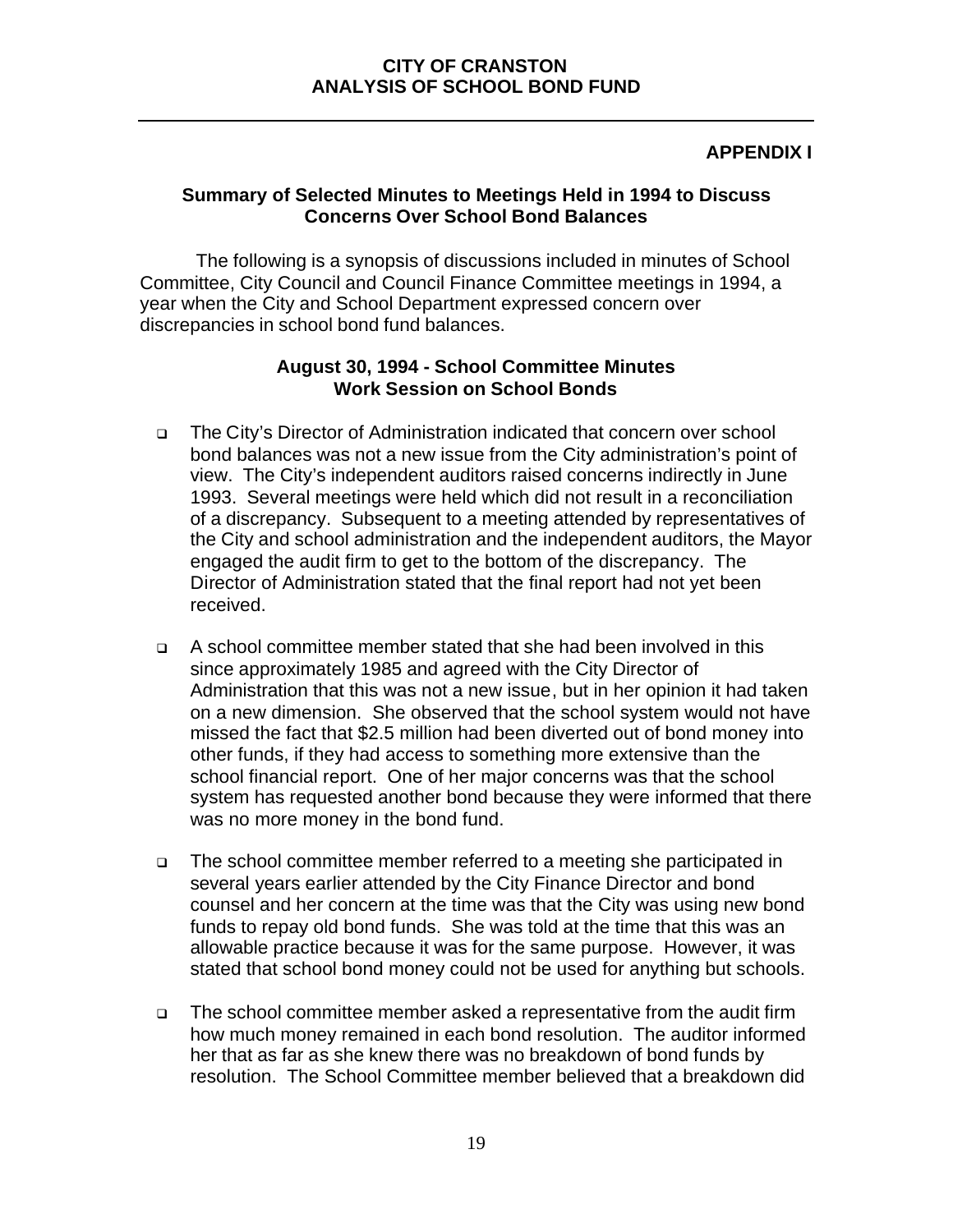### **Summary of Selected Minutes to Meetings Held in 1994 to Discuss Concerns Over School Bond Balances**

exist, having received one in 1992, and it reported the original bond amounts. She questioned from which bond fund the money was diverted.

- <sup>q</sup> The school committee member interpreted a finance report to indicate that when the money was diverted and bond anticipation notes (BANS) were issued, the cash was put into the enterprise fund. Her concern was that the City was issuing bond anticipation notes for school projects and generating interest. She believed a consistently high amount of interest was being charged to the school bond fund. She asked if the interest on the funds under discussion were being charged to the school bond fund.
- <sup>q</sup> The City's Director of Administration explained that the independent auditor was working on the answer. He observed that it is potentially true that more BANS were borrowed than necessary, and if that was the case, and the interest was charged to the school bond fund they will take remedial action. However, this could not be determined until the City's independent auditors had completed their work.
- <sup>q</sup> The school committee member's complaint was that the schools sought approval of another school bond because of a lack of funds. Again, the City's Director of Administration stated that if funds were diverted, and they do not know that yet, the City will take remedial action at the appropriate time.
- <sup>q</sup> The school committee member requested assurance that no more money would be moved from the school bond funds. The City's Director of Administration stated that he could not guarantee from the standpoint of practicality that this would never happen again, because it is allowable to move funds for cash management. However, he stated that it is imprudent not to repay the fund from which they have borrowed.
- <sup>q</sup> The school committee member asked the City's Director of Administration if the City had informed the state Department of Education that \$2.5 million would be diverted to the enterprise fund, and did he think the Department of Education would have approved the practice if they had. The City's Director of Administration responded that they may not have approved, had they been informed, and he is not aware that they were, but they know it is done. He pointed out that they do not know for certain that there is a deficit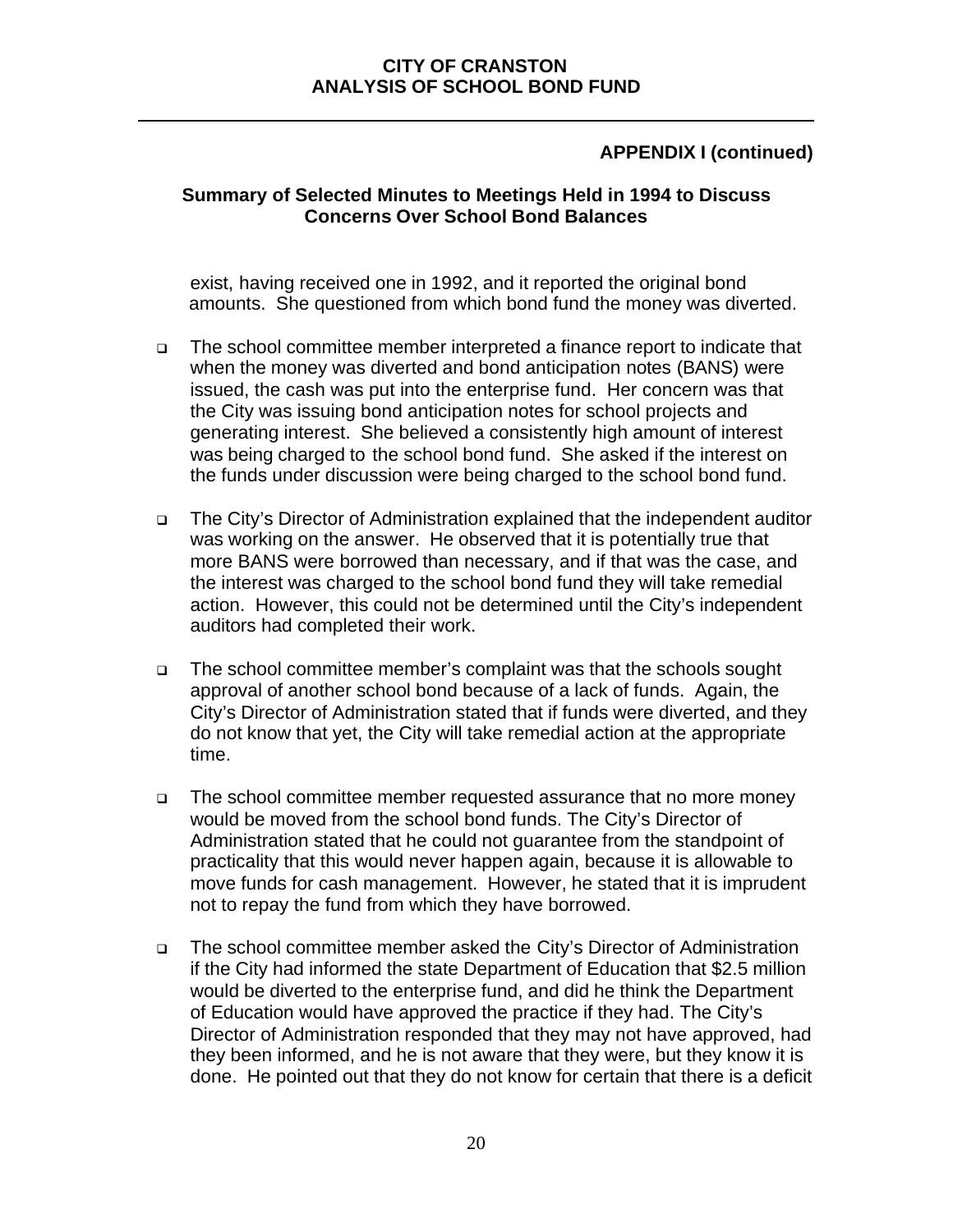### **Summary of Selected Minutes to Meetings Held in 1994 to Discuss Concerns Over School Bond Balances**

in the bond fund, or if, in fact, additional payments were borrowed and interest logged to the bond fund, but if it is proven to be true, those funds will be moved back to the school bond fund.

- <sup>q</sup> Another school committee member asked if the practice of borrowing from fund to fund is legal and bond counsel assured her that it is. He further stated that ultimately the proceeds of the bonds must be used as intended, but it is legal to move them around temporarily. This school committee member pointed out that no one knew about this and it had not been documented. She wondered how the City documented the fact that they borrowed \$2.5 million and how they anticipated repaying it. The City's Director of Administration observed that this is an auditing function and he questioned the veracity of the previous auditors. He added that this is not the function of the city council or the administration, and the City's independent auditor made them aware of the discrepancy in their management letter. The bond counsel observed that it would be difficult to prove that something that is legally permitted was diverted, but added that there should be a paper trail indicating that the enterprise fund recorded the receipt of this money.
- <sup>q</sup> A representative from the audit firm indicated that by looking at the records that have been kept, there should be a trail and it should not be difficult. He also added that they would go back through the audit numbers until they found a point where both numbers matched and they would look at average interfund borrowings to arrive at an equitable amount, assuming that everything was done properly. The auditor indicated that they did not have a timeline as to when the possible diversion of funds took place, but they were working on it.
- <sup>q</sup> A school committee member commented that in previous years, projects were postponed to the following year because the City did not have the money to withstand the debt.
- <sup>q</sup> A school committee member asked how much interest was charged while the School Department did not have use of the money. Another school committee member indicated that sometimes they had received an interest assessment, but not always, adding that they had requested a specific item-by-item sheet on what was spent from the bond. She thought reports were posted by hand and that the information was not going into the computer. She indicated that all of the project work revolved around the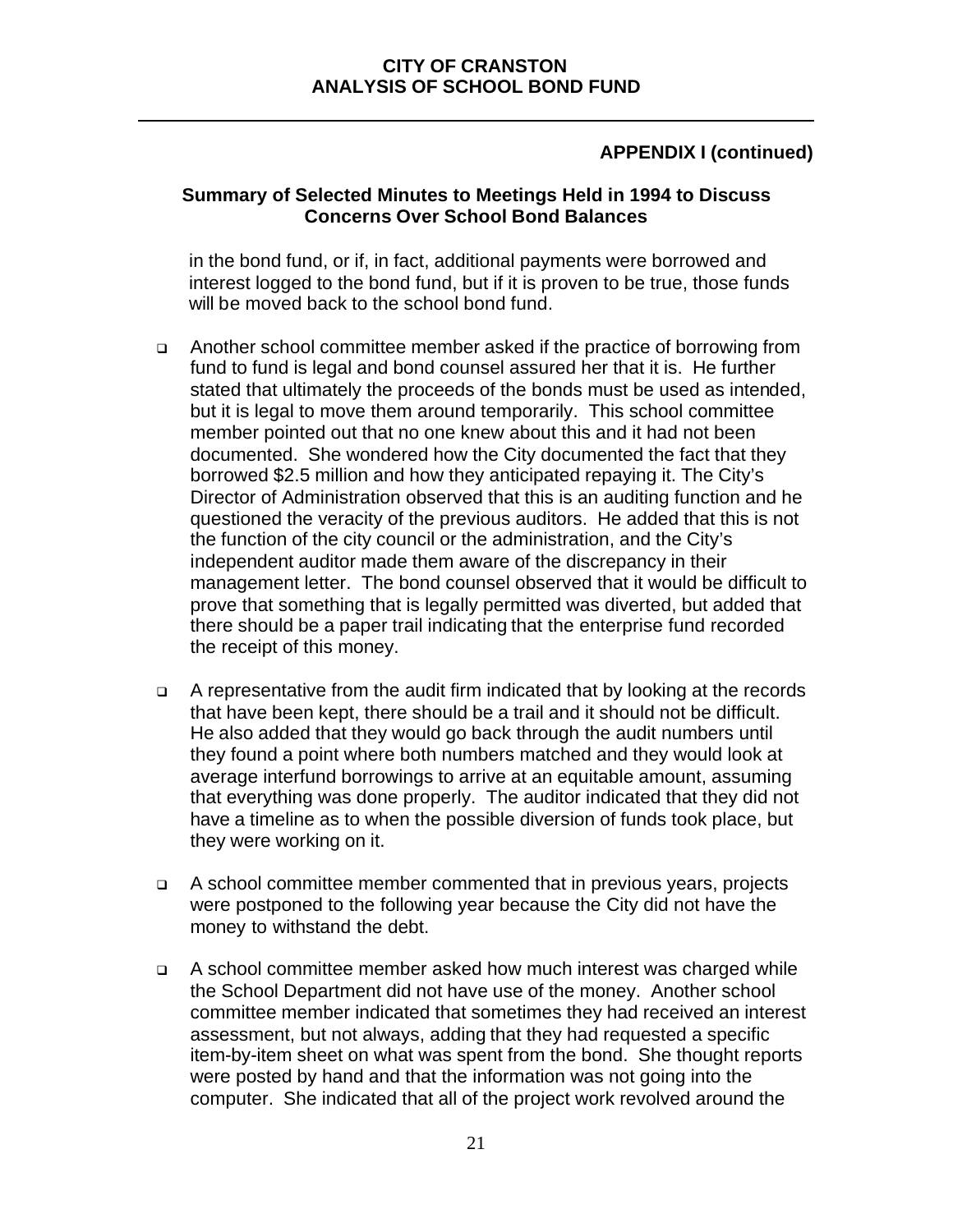### **Summary of Selected Minutes to Meetings Held in 1994 to Discuss Concerns Over School Bond Balances**

money and there were times when the interest was considered and times when it wasn't.

- <sup>q</sup> The auditor was asked for a timeframe for completion and he responded a few weeks.
- <sup>q</sup> The School Superintendent hoped that as a result of the discussions an itemized, periodic report would be produced on a monthly or quarterly basis that would satisfy both the School Committee and himself as to the status of the bond funds and how much was remaining. He observed that if a reporting system were not instituted that made sense, they would be back having the same discussions a year from now.
- <sup>q</sup> The City Director of Administration offered an annual or bi-annual meeting to provide the information that the School Department was seeking. He stated that construction of the past records was difficult and they were relying on the auditor. He stated that their previous auditor did not identify the systematic failure and nothing will change that.

*COMMENT: The current School Business Administrator advised us that he found no additional minutes of school committee meetings that address this matter. He also could not locate the report by the auditors referred to in the 1994 minutes that addressed concerns raised about school bond funds.*

### **June 9, 1994 - Letter to City Council from Auditors included with City Council Minutes**

- □ The letter was in response to the Council's request of June 7, 1994 asking the firm to verify whether or not any funds from the Capital Bond Funds were loaned to the sewer and water enterprise funds for operating purposes during the fiscal year ended June 30, 1993.
- <sup>q</sup> The audit firm stated that based on a review of their work papers, it appears that the Capital Bond Funds did not make any loans to the sewer and water enterprise funds during the fiscal year ended June 30, 1993. However, they reminded the Council that the following interfund balance did exist in the sewer and water enterprise funds at June 30, 1993: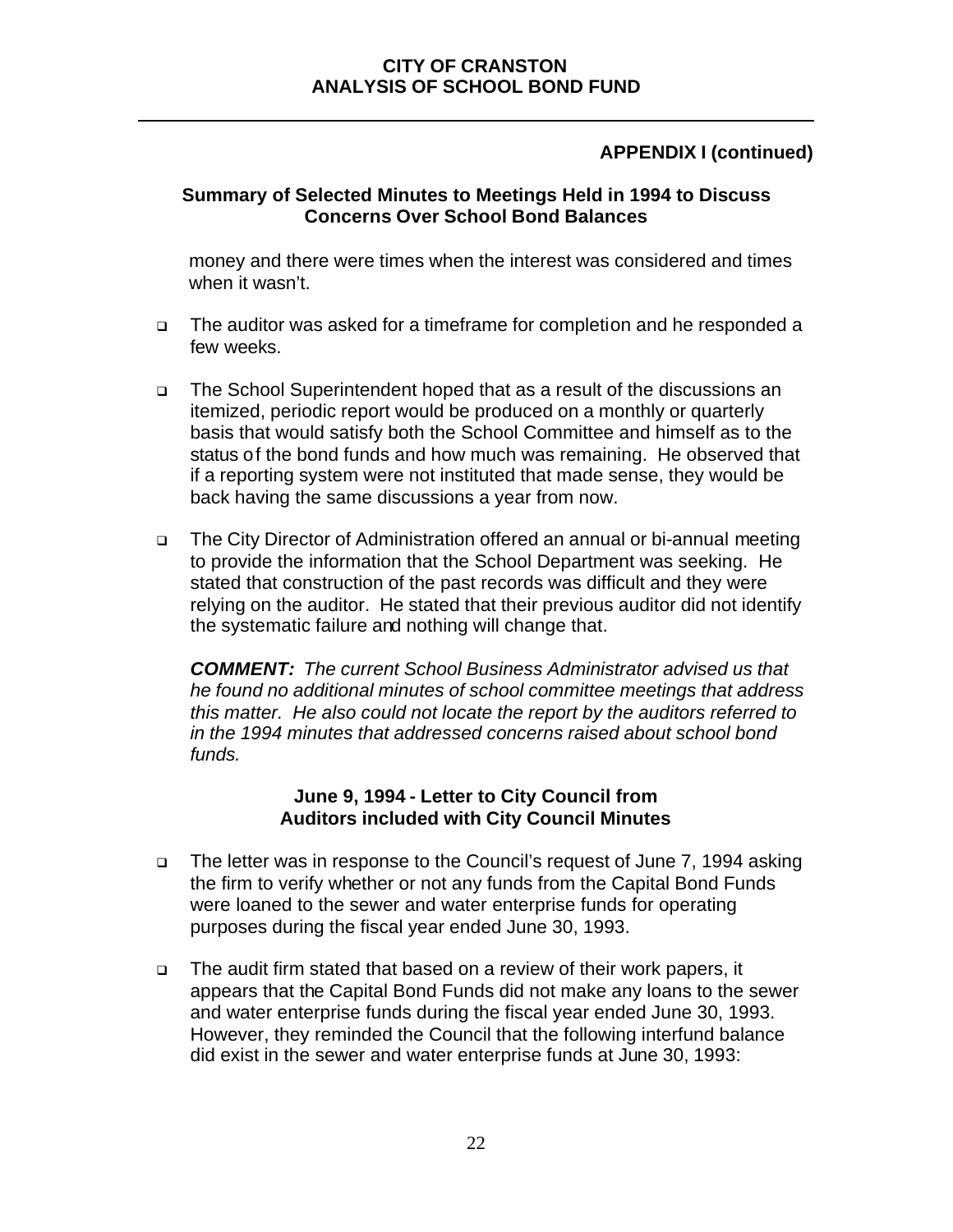### **Summary of Selected Minutes to Meetings Held in 1994 to Discuss Concerns Over School Bond Balances**

|                                 | <b>SEWER</b> | WATER     |
|---------------------------------|--------------|-----------|
| Due to Capital Bond Funds (net) | \$2,397,000  | \$212,225 |

*COMMENT: This letter precedes the August 30, 1994 school committee meeting during which the auditors were requested to analyze the bond balances.* 

### **April 26, 1994 - Special Finance Committee Meeting**

<sup>q</sup> The School Business Administrator stated that he met with the auditors and the School Superintendent met with the City Director of Administration. They had scheduled a meeting between the School Department and the City on a procedure of checking balances of bond money quarterly.

*COMMENT: We found no other finance committee minutes in 1994 or 1995 addressing these procedures or the outcomes of a requested auditors evaluation of bond balances.*

### **Discussion with City Auditors**

We met with the City's current auditors on June 4, 2003 along with the City Finance Director and Controller. The current auditors are the same auditors that were requested to perform an assessment of school bond balances in 1994. Due to the auditors record retention policy, they no longer had a copy of the results of that assessment.

We also asked the City Clerks office if a copy of the 1994 auditor's assessment of bond balances had been filed with them but they could not locate it. The City Clerk's office also advised us that it did not have a copy of the audit of the City's financial statements for June 30, 1994 since these reports were not always filed with the City Clerk's office in the past. However, the current City Clerk now receives copies of audit reports.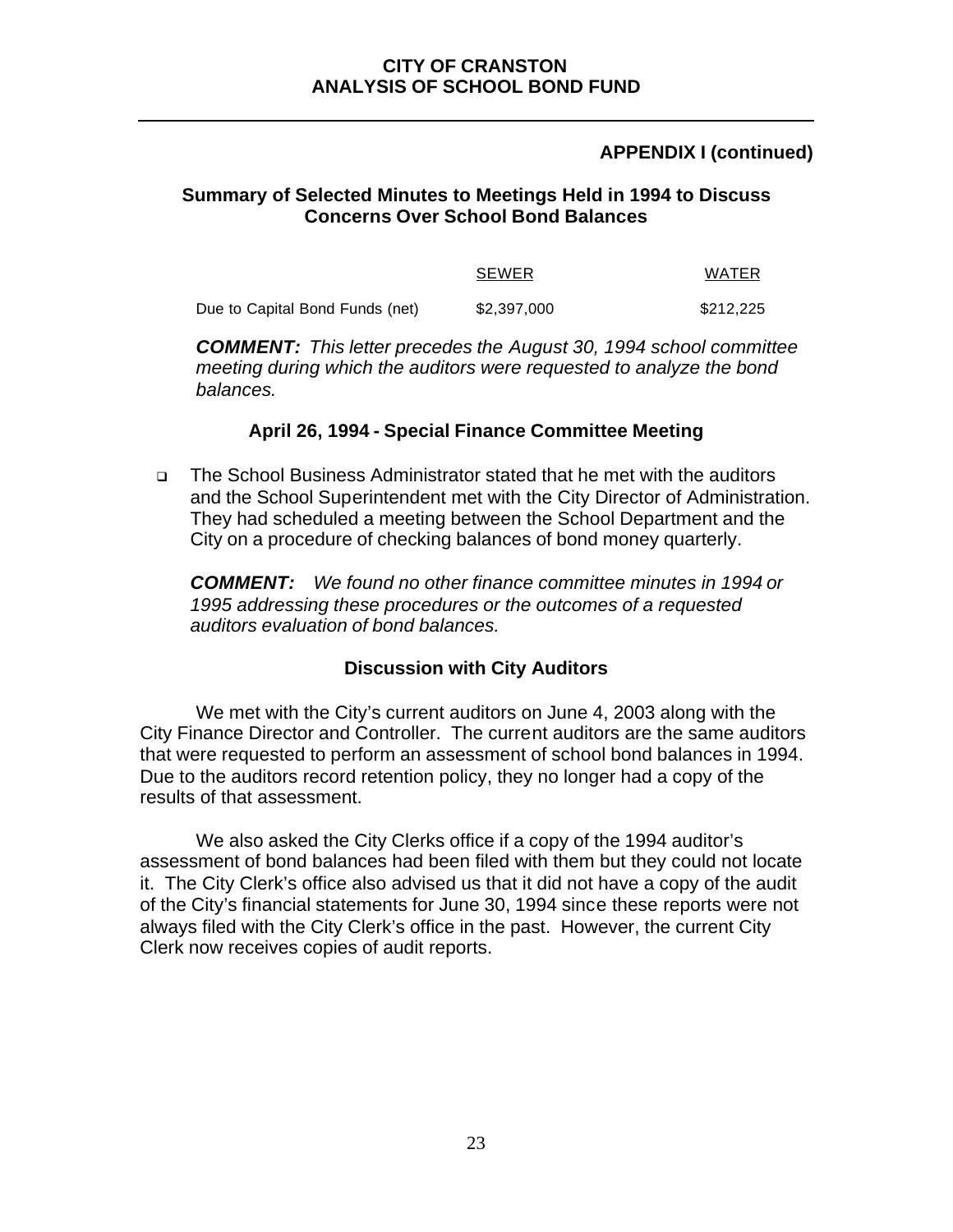### **UNAUDITED APPENDIX II**

### **Summary of School Bond Descriptions by Resolution**

### **Source: City Council Resolutions or related RI Public Laws**

### **Resolution 86 - 102**

Loan order authorizing the issue of \$4,500,000 bonds of the City for providing for the construction, equipping, repairing and renovation of school buildings in the City; authorizing the City to apply for Federal and State advances for that purpose; authorizing the issue of \$4,500,000 temporary notes for that purpose; and authorizing advances from the General Treasury for that purpose.

### **Resolution 88 - 104 – Chapter 91 - 1988**

An act providing for the construction, equipping, repairing and renovation of school buildings in the City of Cranston, and authorizing the finance thereof by the City of Cranston, including the issue of not more than \$9,300,000 bonds and notes.

### **Resolution 91 - 3 – Chapter 264 - 1990**

An act providing for the renovation, equipping and repairing of school buildings in the City of Cranston and authorizing the financing thereof by the City of Cranston including the issue of not more than \$6,000,000 bonds and notes.

### **Resolution 94 - 3 – Chapter 22 - 1994**

An act authorizing the City of Cranston to finance the construction, equipping and acquisition of property for new educational facilities and additions in the City and to issue not more than \$8,500,000 bonds and notes.

### **Resolution 94 - 27 – Chapter 290 - 1994**

An act authorizing the City of Cranston to finance renovation, equipping and repairing of school buildings and to issue not more than \$6,700,000 bonds and notes.